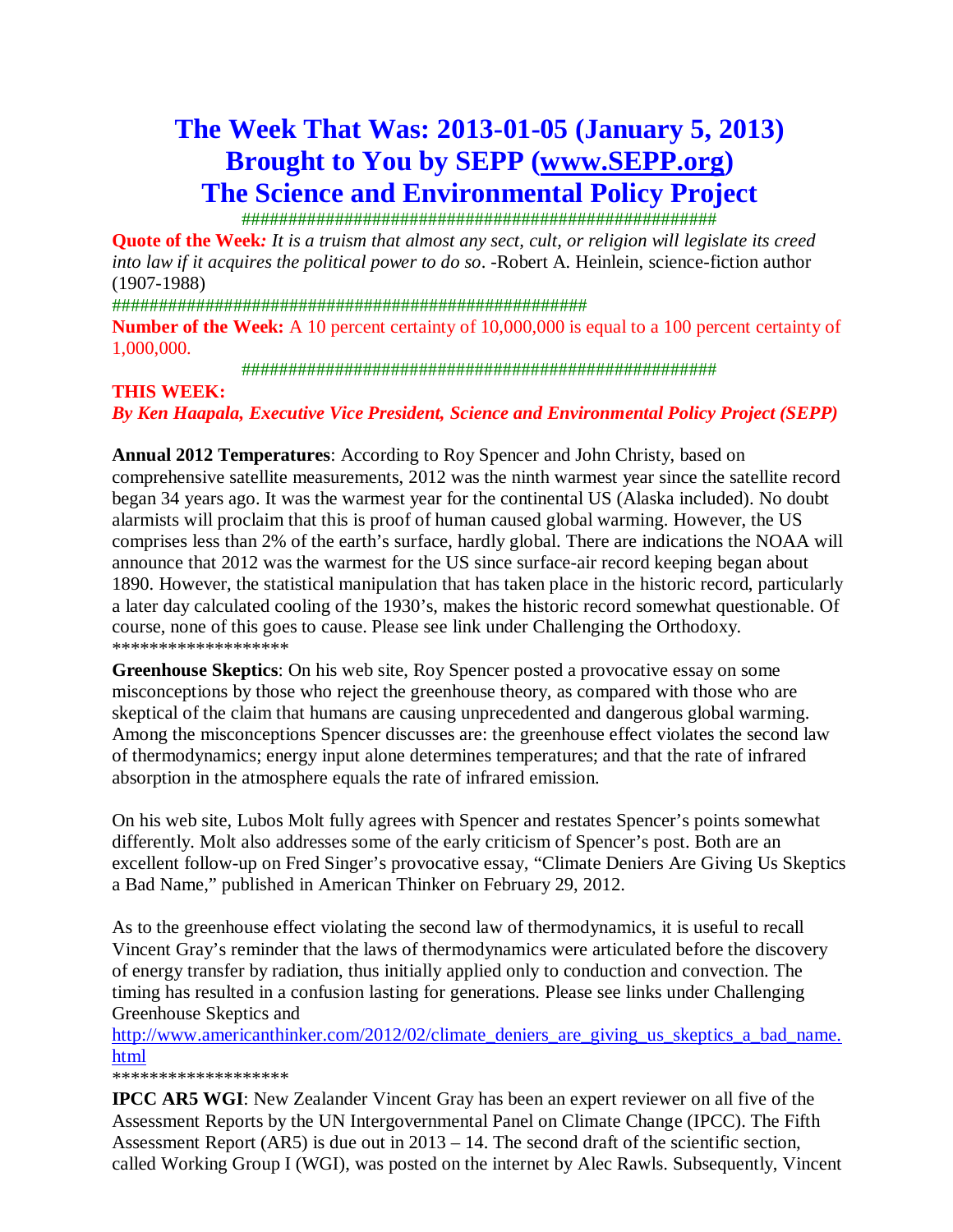Gray provided SEPP with his comments on WGI. Gray's general comments are in this TWTW and a summary of his specific comments will be in next week's TWTW. Please see Article # 2. \*\*\*\*\*\*\*\*\*\*\*\*\*\*\*\*\*\*\*

**Bridging the Political Divide**: *Nature* published a provocative essay by Daniel Sarewitz calling for scientists, regardless of political affiliation or ideology, to work together to prevent politicians, particularly conservative politicians, from attacking science. To Sarewitz, the US community must decide if it wishes to be an independent national asset or a special interest group supporting the Democratic Party.

In commenting on the essay, Roger Pielke Jr, points out that scientific institutions, such as the American Association for the Advancement of Science (AAAS) and the American Geophysical Union (AGU), have taken political positions. Pielke further points out that the journal for AAAS, *Science*, has taken political positions as well. [One could also add that the journal of the AGU, EOS, published a highly misleading survey supposedly showing that scientists support the claim that human emissions of carbon dioxide (CO2) are causing dangerous global warming.] Pielke buttresses his arguments by stating that scientific integrity appears to be an issue to the scientific community only when a Republican is president.

As Pielke states, "our scientific institutions are far too important to be allowed to become pawns in the political battles of the day." The issues go not only to the scientific community, but also to the funding authorities and their administrators. Many government funded studies contain lax scientific standards. For example, numerous studies are based on long term projections from climate models used by the IPCC. But the models have never been verified and validated, thus the results are purely speculative. In the past, members of SEPP have suggested to senior administrators of the National Science Foundation that a small portion of the climate science funding be allocated to global warming skeptics, but to no avail. Please see links under Seeking a Common Ground.

\*\*\*\*\*\*\*\*\*\*\*\*\*\*\*\*\*\*\*

**Another "***Nature* **Trick?"** A number of articles appeared reporting that the West Antarctic ice sheet shows one of the strongest warming trends on the globe. On Watts Up With That, David Middleton exposes the study in *Nature* on which these reports are based. According to Middleton, the data cover two separate time frames: 1957 to 1975 and 1980 to 2012. The first set show a moderately significant warming trend and the second set show an insignificant warming trend, with no warming after 1991. The researchers just stitch the data together to provide a long term warming trend. Please see links under Communicating Better to the Public – Exaggerate, or be Vague?

\*\*\*\*\*\*\*\*\*\*\*\*\*\*\*\*\*\*\*

**Lisa Jackson**: The first recipient of the SEPP April Fools Award, a lump of coal named in her honor, Lisa Jackson announced she is leaving as administrator of the EPA after President Obama's inauguration. The announcement came shortly after the Inspector General of the EPA announced that the office is investigating Ms. Jackson's use of private email accounts to conduct government business – some 7100 emails. EPA has agreed to begin releasing the emails after the Competitive Enterprise Institute (CEI) successfully sued under the Freedom of Information Act. One can only speculate if the events are related.

Under Ms. Jackson, the EPA has greatly expanded the regulation of many industries, particularly the coal-fired electricity utility industry. Many of the EPA scientific claims, such as the toxic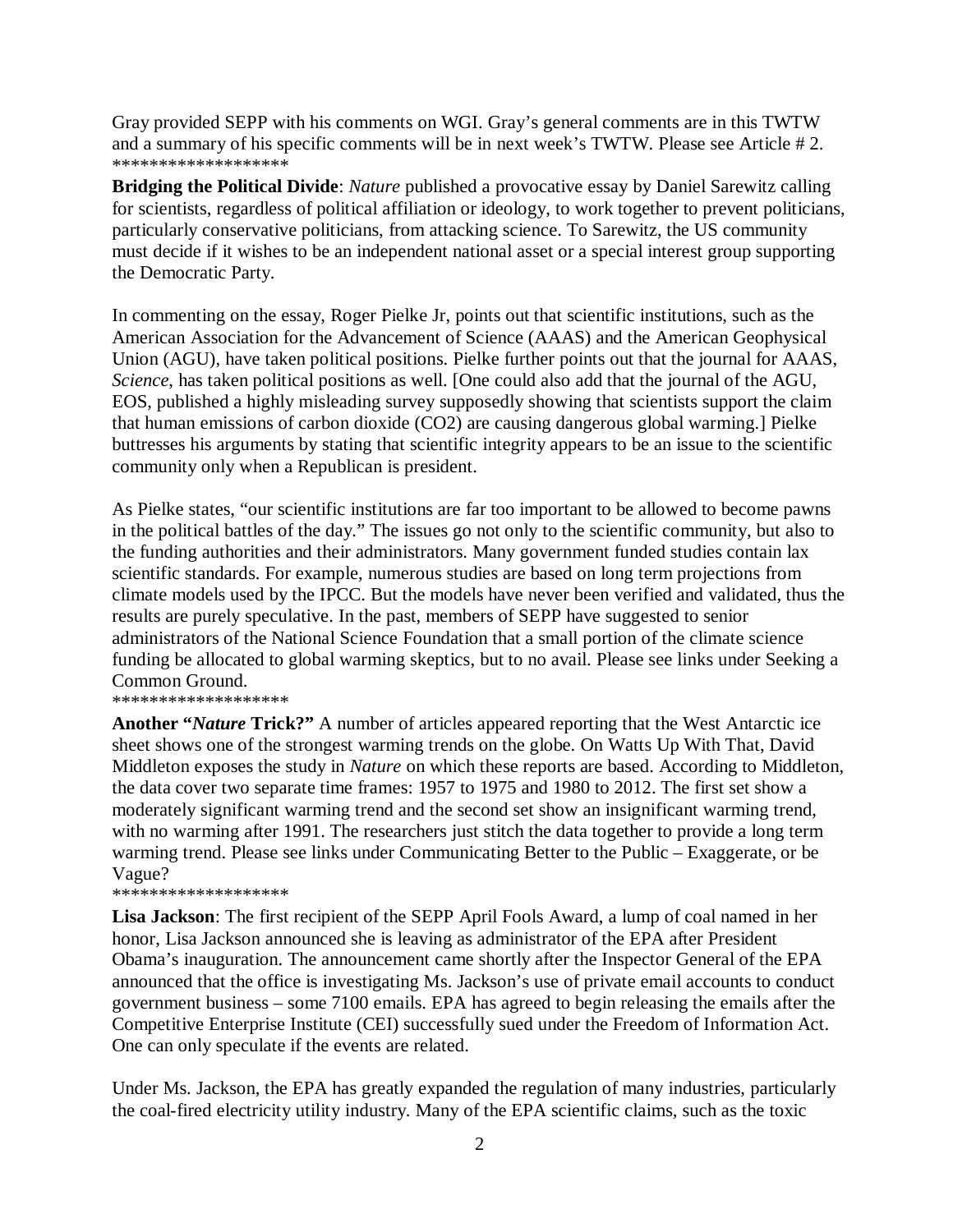effect of mercury emissions from coal-fired plants, are highly questionable at best. TWTW considers the EPA's ruling that greenhouse gases, particularly CO2, endangers public health and welfare is without scientific merit. At this time, it is not known who will replace Ms. Jackson and if that person would be an improvement or not. Please see Article # 3 and links under EPA and other Regulators on the March.

\*\*\*\*\*\*\*\*\*\*\*\*\*\*\*\*\*\*\*

**Wind Subsidies:** This week Congress passed a tax and spending bill to prevent the so called "fiscal cliff." The bill provided for increasing income tax rates to high income households, and extending certain tax benefits to selected groups such as the production tax credit for the wind industry. The extension is for projects that are started in 2013, even though they do not come on line. Past TWTWs have articulated at least five reasons why wind is inferior to traditional methods of generating electricity. The new bill demonstrates the hypocrisy that underlines many of Washington's actions. Only households or corporations with high taxable income can take advantage of a tax credit. It is of no benefit for those who pay little or no income taxes. Many of those politicians who demanded high income groups be taxed more, were among the most strident in demanding tax credits for wind, which benefit high income groups. Please see link under Subsidies and Mandates Forever

\*\*\*\*\*\*\*\*\*\*\*\*\*\*\*\*\*\*\*

**Changing Climate:** Several controversial articles have appeared on climate change. One article suggested that rapid climate change, namely in precipitation, in Africa two million years ago triggered cognitive development in early humans. A second study suggested that changes in the El Niño Southern Oscillation (ENSO) resulted in the demise in an artistically advanced culture in Australia some 7,000 years ago. On her web site, Jo Nova has some striking examples of the aboriginal art.

\*\*\*\*\*\*\*\*\*\*\*\*\*\*\*\*\*\*\*

**Number of the Week (Actually the Logic of the Week):** A 10 percent certainty of 10,000,000 is equal to a 100 percent certainty of 1,000,000. Professor of Musicology Richard Parncutt of the University of Graz, in Austria, proposed on a University web site that global warming deniers (skeptics) be tried and subject to the death penalty. Normally, TWTW does not bother discussing such rants but there are two points that are illuminating: 1) his logic; and 2) how he, and others who use similar reasoning, would apply this reasoning to those who have promoted misguided policies that resulted in the preventable deaths of millions.

One, the professor states: "If ten million people are going to die with a probability of 10%, that is like one million people dying with a probability of 100%." Apply this logic to a 10% chance of receiving \$10,000,000. Yet, similar logic underlies the EPA linear, no threshold model in determining health hazards – if a massive dose is toxic to humans, than a tiny dose applied to many humans will be toxic to some.

Two, by the early 1950s British colonial doctors demonstrated that the indoor spraying of native dwellings with DDT about every six months was very effective in controlling malaria in the tropics. In 1972, EPA Administrator William Ruckelshaus banned the use of DDT on the scientifically unsupported claim that it may cause cancer in humans. By then, malaria was no longer a health issue in the US. Using this claim, certain US government agencies and environmental nongovernment organizations (NGOs) demanded the banning of all use of DDT in other countries, including indoor spraying, as a condition for receiving US governmental aid. In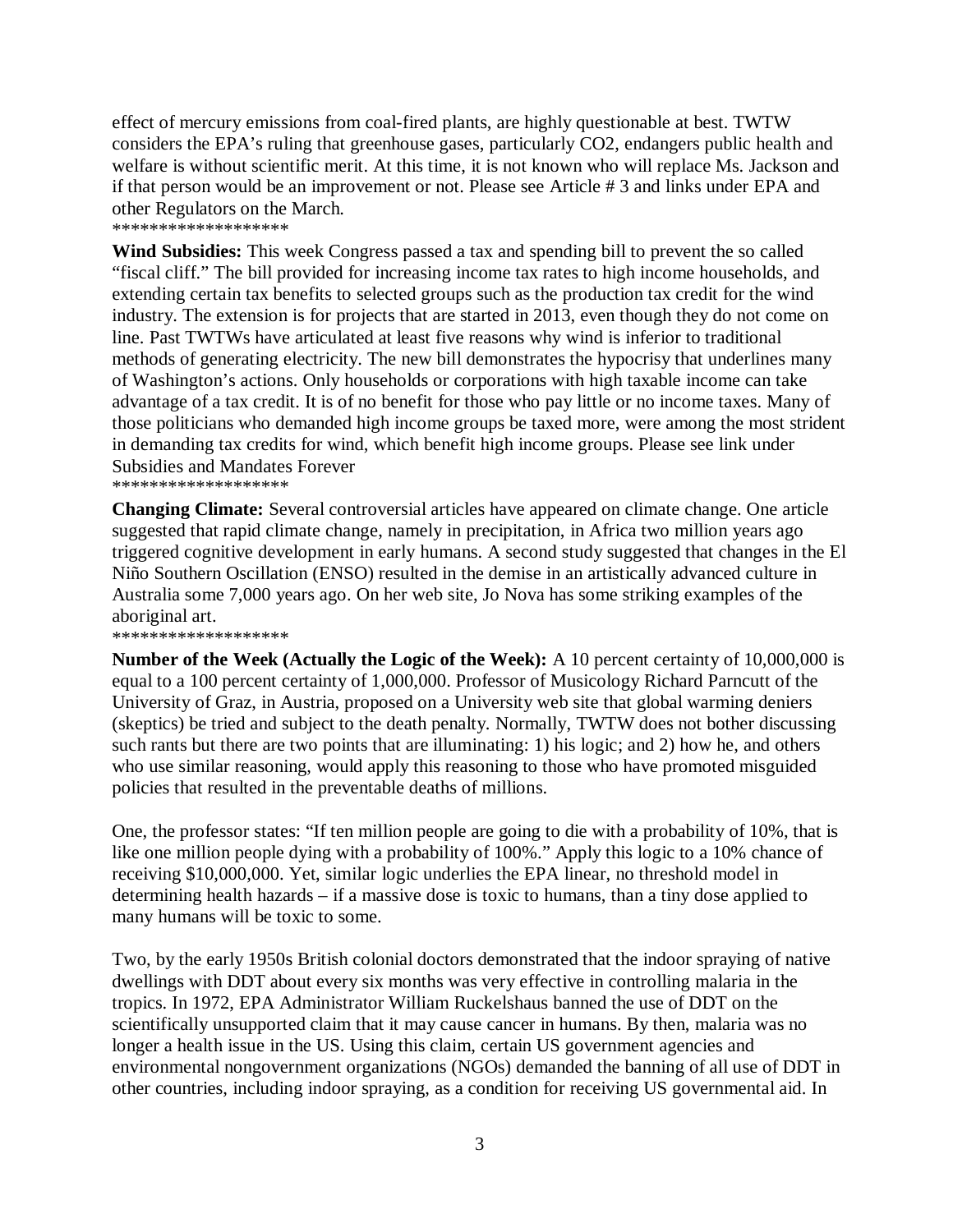countries that did so, malaria rates soared, millions died, and hundreds of millions suffered from preventable malaria. Please see links under Below the Bottom Line.

###################################################

## **ARTICLES:**

For the numbered articles below please see this week's TWTW at: **www.sepp.org**. The articles are at the end of the pdf.

### **1. Climate Science vs Politics: The Road Ahead**

By S. Fred Singer, American Thinker, Dec 27, 2012 http://www.americanthinker.com/2012/12/climate\_science\_vs\_politics\_the\_road\_ahead.html *[SEPP Comment: Please note that the Supreme Court did not specifically require independent review, but EPA procedures do.]* 

**2. Expert Review of IPCC Assessment Report (AR5WGI), Reviewer of All Five Reports**  By Vincent Gray, New Zealand, Nov, 2012

http://www.sepp.org/scienceeditorials.cfm?whichcat=Report&whichsubcat=IPCC%20Assessment%20Report

#### **3. The Jackson Damage**

The economic harm the EPA chief wrought. Editorial, WSJ, Dec 27, 2012 http://online.wsj.com/article/SB10001424127887324669104578205570067758176.html

#### **4. Silicon Valley's Green Energy Mistake**

Political venture capital turns out to be a loser. Editorial, WSJ, Dec 27, 2012 http://online.wsj.com/article/SB10001424127887323401904578159660625274422.html *[SEPP Comment: The Silicon Valley investors are realizing the folly of green energy while Washington promotes it.]* ###################################################

**NEWS YOU CAN USE:** 

## *Challenging the Orthodoxy*

**Comments on US Atmospheric Temperatures** 

By Roy Spencer and John Christy, Roy Spencer's Blog, Jan 3, 2012 [H/t Gordon Fulks] http://www.drroyspencer.com/2013/01/uah-v5-5-global-temperature-update-for-december-2012- 0-20-deg-c/

**Op-Ed: EPA's carbon regs not based on sound science**  By Joe D'Aleo, Washington Examiner, Dec 27, 2012

http://washingtonexaminer.com/op-ed-epas-carbon-regs-not-based-on-soundscience/article/2516956#.UONZom-X8Z4

**Is Weather More Extreme In A Warmer World? The Answer is in the Ice**  By Art Horn, Energy Tribune, Dec 26, 2012 http://www.energytribune.com/69116/is-weather-extreme-in-a-warmer-world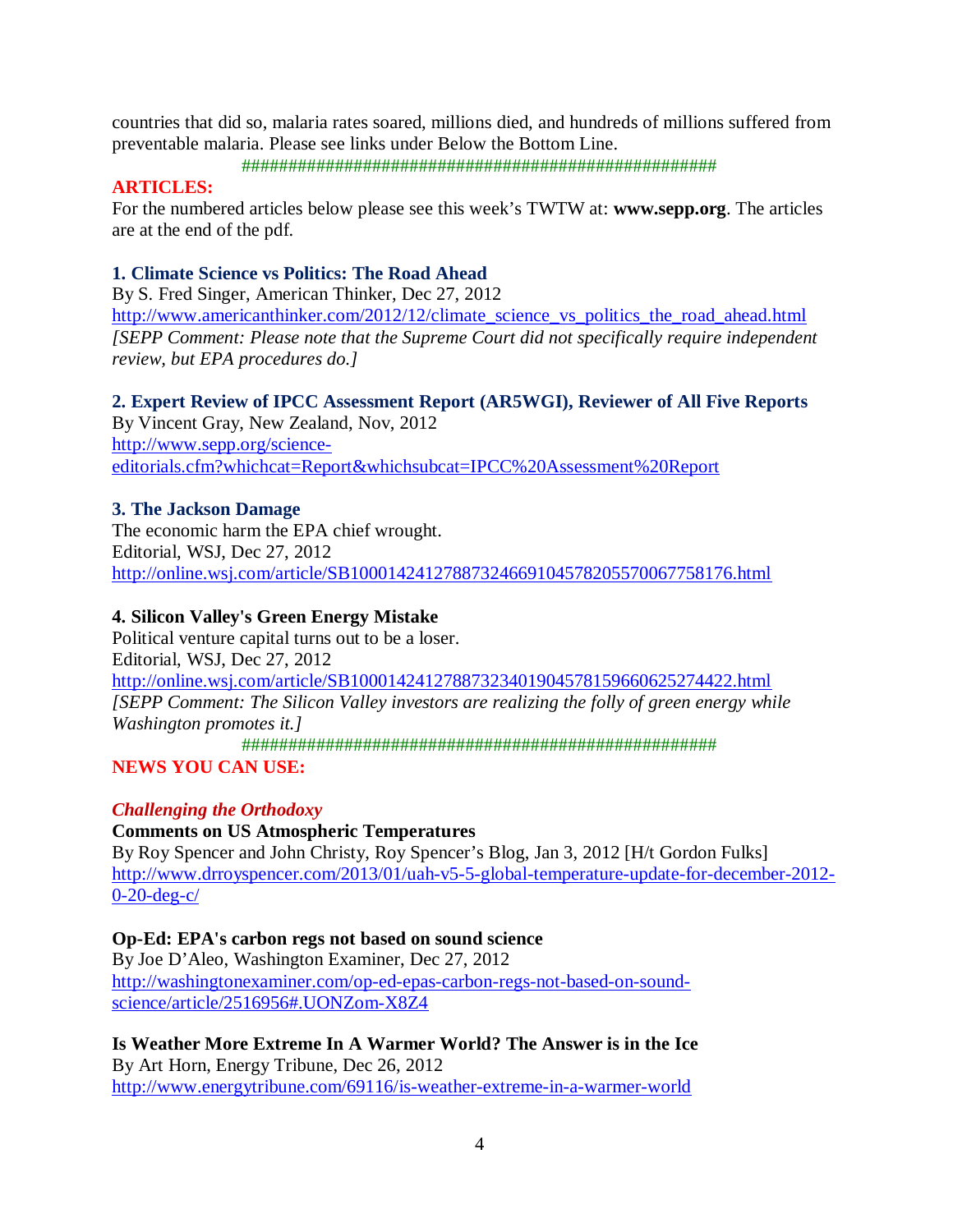### **German Scientists Shoot Down Recent Claims Of "Rapid Warming" In Antarctica – Overall Continent Is Cooling!**

By P. Gosselin, No Tricks Zone, Dec 28, 2012 Translated from Western Antarctica warms more quickly than thought – however, hardly at all in the last 25 years By Sebastian Lüning and Fritz Vahrenholt http://notrickszone.com/2012/12/28/german-scientists-shoot-down-recent-claims-of-rapidwarming-in-western-antarctica-overall-continent-is-cooling/

#### *Defending the Orthodoxy*

**US science: The Obama experiment**  Nearly four years after US President Barack Obama pledged to put science in its rightful place, Nature asks if he kept his word. By Jeff Tollefson, Nature, Sep 26, 20112 http://www.nature.com/news/us-science-the-obama-experiment-1.11481

## **Time to Confront Climate Change**

Editorial, NYT, Dec 27, 2012 http://www.nytimes.com/2012/12/28/opinion/time-to-confront-climatechange.html?partner=rss&emc=rss& $r=1$ &

#### *Challenging Greenhouse Skeptics*

## **Misunderstood Basic Concepts and the Greenhouse Effect**  By Roy Spencer, His Blog, Jan 1, 2012 http://www.drroyspencer.com/2013/01/misunderstood-basic-concepts-and-the-greenhouse-effect/

## **Greenhouse effect doesn't contradict any laws of physics**

By Lubos Motl, Reference Frame, Jan 1, 2012 http://motls.blogspot.com/2013/01/greenhouse-effect-doesnt-contradict-any.html#more

#### *Questioning the Orthodoxy*

**Global Climate Planning: Down But Not Out (Doha's 'bitter defeat' does not mean it's over)**  By Craig Rucker, Master Resource, Dec 31, 2012 http://www.masterresource.org/2012/12/doha-defeat-but-not-over/#more-23472

#### **Welcome to a Kyoto-free-world: Best use was to show how bad a nanny-state-unfree-market is.**

By Jo Nova, Her Blog, Jan 1, 2013 http://joannenova.com.au/2013/01/welcome-to-a-kyoto-free-world-best-use-was-to-show-howbad-a-nanny-state-unfree-market-is/#more-26237

## **This Is Called Cheating (Part 2)**

By Donna Laframboise, NFC, Dec 22, 2012 http://nofrakkingconsensus.com/2012/12/22/this-is-called-cheating-part-2/

#### **Time for an Adult Approach to Climate Change**

By Tom Harris, Caribarena Antigua, Dec 29, 2012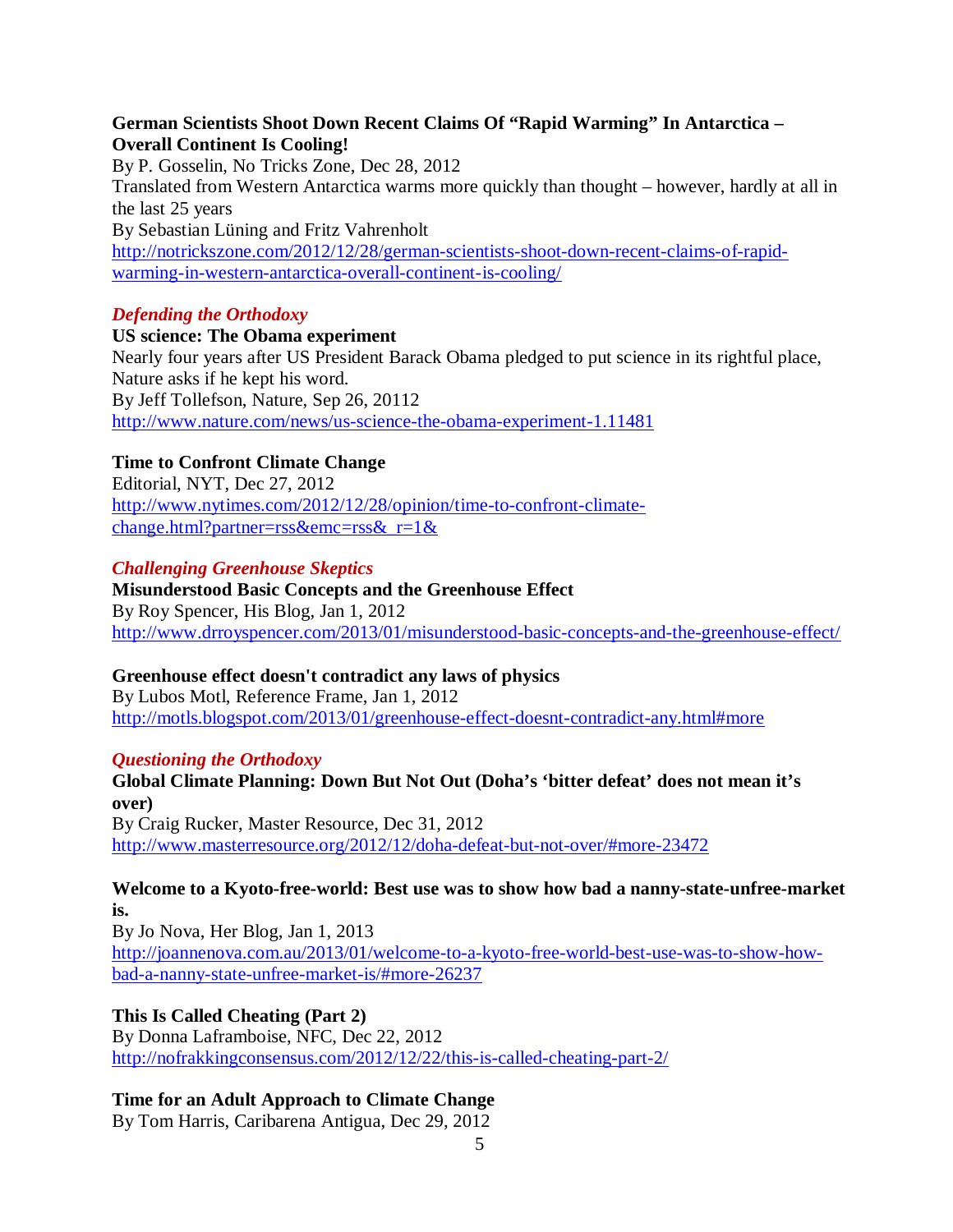#### http://www.caribarena.com/antigua/opinions/opinion-pieces/102692-time-for-an

#### *Questioning European Green*

**Poland and Czech Republic Ban German Green Energy**  By Daniel Wetzel, Die Welt, via GWPF, Dec 29, 2012 http://www.thegwpf.org/poland-czech-republic-ban-germanys-green-energy/

#### **Growing Criticism: Germany's Transition To Renewable Energy Is Leading To All Pain And No** Gain

By P. Gosselin, No Tricks Zone, Dec 31, 2012 http://notrickszone.com/2012/12/31/growing-criticism-germanys-transition-to-renewable-energyis-leading-to-all-pain-and-no-gain/

#### **Greenest Government Ever: 'Bribes' to Halt Wind Farm Opposition**

By Jonathan Leake, Sunday Times, via GWPF, Dec 30, 2012 http://www.thegwpf.org/greenest-government-ever-bribes-halt-wind-farm-opposition/ *[SEPP Comment: Everyone wins except those who use electricity.]* 

## *Questioning Green Elsewhere*

#### **Ottawa must get real on climate change**

From trying to reduce CO2 emissions to throwing money away on wind and solar power, the federal government is on the wrong track By Tom Harris, Vancouver Sun, Dec 26, 2012 http://www.canada.com/business/Opinion+Ottawa+must+real+climate+change/7745889/story.ht ml

## **A Running Leap Off the Green Energy Cliff**

By Keith Kohl, Energy & Capital, Jan 4, 2013 [H/t Cooler Heads] http://www.energyandcapital.com/articles/running-leap-off-green-energy-cliff/2956

## *Problems in the Orthodoxy*

#### **Russia will not renew its commitment to the Kyoto Protocol.**  By Staff Writers, Voice of Russia, Dec 31, 2012 [H/t GWPF] http://english.ruvr.ru/2012\_12\_31/Russia-wont-renew-Kyoto-Protocol/

## **Kyoto climate change treaty sputters to a sorry end**

Kyoto Protocol aimed for 5% cut in carbon emissions — instead, we got a 58% increase By Max Paris, CBC News, Dec 31, 2012 http://www.cbc.ca/news/politics/story/2012/12/20/pol-kyoto-protocol-part-one-ends.html

## **As the Kyoto Protocol Dies, Remember Those Who Called It (Part II)**

By Robert Bradley Jr., Master Resource, Dec 27, 2012 http://www.masterresource.org/2012/12/kyoto-quotes-ii/#more-23461

**"This Agreement Will be Good for Enron Stock!!" (Enron's Kyoto memo turns 15)**  By Robert Bradley Jr, Master Resource, Dec 24, 2012 http://www.masterresource.org/2012/12/enron-kyoto-memo-15/#more-23360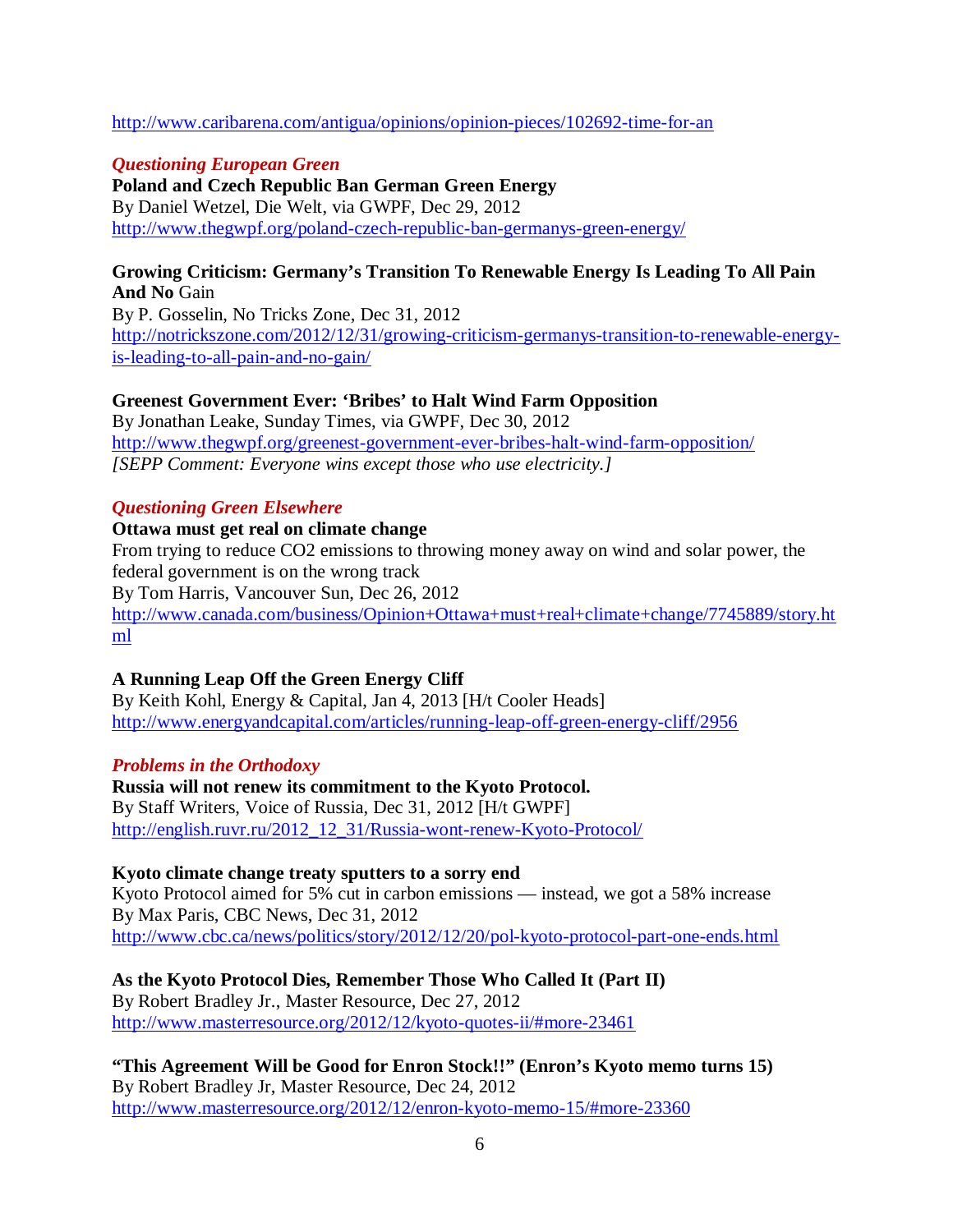## *Seeking a Common Ground*

## **Science must be seen to bridge the political divide**

Scientists in the United States are often perceived as a Democratic interest group. For science's sake this has to change, By Daniel Sarewitz, Nature, Jan 2, 2013 http://www.nature.com/news/science-must-be-seen-to-bridge-the-political-divide-1.12119

## **A New Year's Resolution for Scientists**

By Roger Pielke Jr, His Blog, Jan 2, 2013 http://rogerpielkejr.blogspot.com/2013/01/a-new-years-resolution-for-scientists.html There is of course nothing wrong with partisanship or with scientists participating in politics, they are after all citizens. However, our scientific institutions are far too important to be allowed to become pawns in the political battles of the day. *[SEPP Comment: See link immediately above.]* 

## **The Misunderstood Greenhouse effect.**

By Geoff Brown, NCTCS, Jan 3, 2013 http://theclimatescepticsparty.blogspot.com.au/2013/01/the-mis-understood-greenhouseeffect.html

## **German/Austrian Academia Descends Into Madness – A Reaction To Parncutt's Death Penalty Calls For Science Critics**

By P. Gosselin, Dec 27, 2012

http://notrickszone.com/2012/12/27/germanaustrian-academia-descends-into-madness-reactionto-parncutts-death-penalty-calls-for-free-speechers/

Dire tones from the University of Graz: music professor calls for the death penalty for climate science dissenters

By Sebastian Lüning and Fritz Vahrenholt Trans: P. Gosselin

## **Climate fast attack plan**

By Judith Curry, Climate Etc, Feb 18, 2012 http://judithcurry.com/2012/02/18/climate-fast-attack-plan/ *[SEPP Comment: Judith Curry's choice of the most important climate story of the year.] Link for other lists: http://judithcurry.com/2012/12/30/year-in-review/#more-10817*

## *Communicating Better to the Public – Exaggerate, or be Vague?*

**Antarctic warming courtesy of Mr. Fix-it**  By David Middleton, WUWT, Dec 27, 2012 http://wattsupwiththat.com/2012/12/27/antarctic-warming-courtesy-of-mr-fix-it/ Link to Article: Central West Antarctica among the most rapidly warming regions on Earth http://www.nature.com/ngeo/journal/vaop/ncurrent/full/ngeo1671.html

## **W. Antarctic warming among world's fastest**

By Staff Writers, Columbus, Ohio (UPI), Dec 24, 2012 http://www.terradaily.com/reports/W\_Antarctic\_warming\_among\_worlds\_fastest\_999.html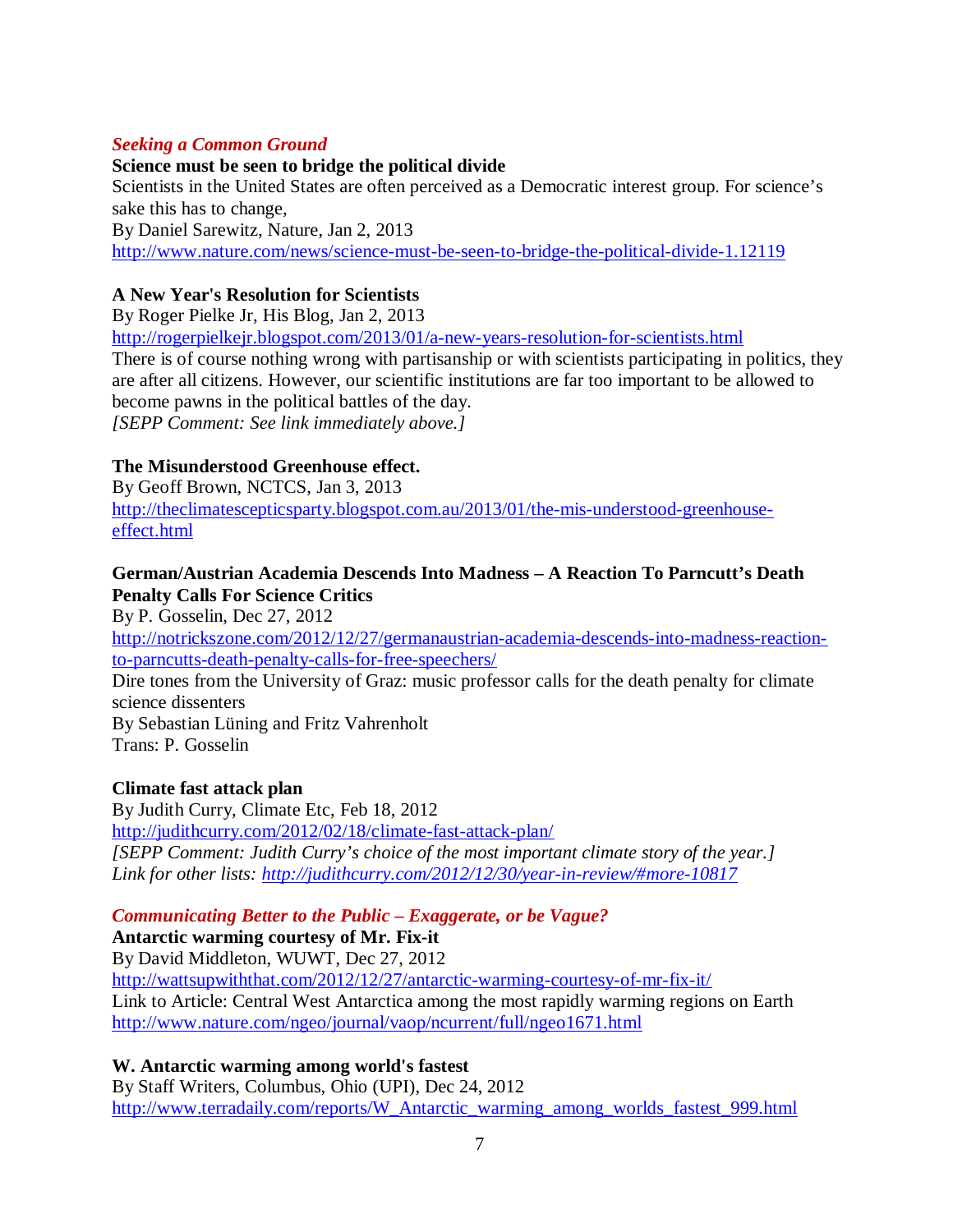## **AR5 Chapter 11; Hiding the Decline (Part II)**

By David Hoffer, WUWT, Dec 30, 2012 http://wattsupwiththat.com/2012/12/30/ar5-chapter-11-hiding-the-decline-part-ii/

#### *Changing Weather*

### **Updated: Normalized Hurricane Losses 1900-2012**

By Roger Pielke Jr, His Blog, Dec 31, 2012

http://rogerpielkejr.blogspot.com/2012/12/updated-normalized-hurricane-losses.html

What does the reinsurance market say about all this? Willis Re explains:

"most reinsurers are still within their annual catastrophe budgets for 2012 and not facing any capital impact... In the absence of Superstorm Sandy, reinsurers would have found it difficult to resist buyer pressure for further concessions. As such, Sandy's impact has helped to stabilize market pricing on an overall basis and reinsurers have largely delivered to their clients in terms of capacity and continuity."

In other words, thank goodness for Sandy.

## **The Political Superstorm that Devastated New York**

By Paul Driessen, Townhall, Dec 29, 2012 http://townhall.com/columnists/pauldriessen/2012/12/29/the-political-superstorm-that-devastatednew-york-n1475682?utm\_source=thdaily&utm\_medium=email&utm\_campaign=nl

## **Jan. 1 snow cover set U.S. record**

By Staff Writers, State College, Pa. (UPI) Jan 3, 2012 http://www.terradaily.com/reports/Jan\_1\_snow\_cover\_set\_US\_record\_999.html *[SEPP Comment: A ten year record.]* 

## *Changing Climate*

**Fluctuating Environment May Have Driven Human Evolution**  By Staff Writers, Science Daily, Dec 24, 2012 http://www.sciencedaily.com/releases/2012/12/121226080906.htm Link to study: Water, plants, and early human habitats in eastern Africa http://www.pnas.org/content/early/2012/12/20/1209405109

#### **Evidence of ENSO mega-drought triggered collapse of prehistory Aboriginal society in northwest Australia**

By McGowan, et al, Geophysical Research Letters, Nov 23, 2012 http://onlinelibrary.wiley.com/doi/10.1029/2012GL053916/abstract

## **Two million years of climate change made us what we are**

By Jo Nova, Her Blog, Jan 3, 2013 http://joannenova.com.au/2013/01/climate-change-made-us-human/#more-26249

## *Changing Sea Ice*

**The great Arctic cyclone of August 2012**  By Ian Simmonds & Irina Rudeva, University of Melbourne, GRL, Dec 15, 2012 [H/t WUWT] http://www.agu.org/pubs/crossref/2012/2012GL054259.shtml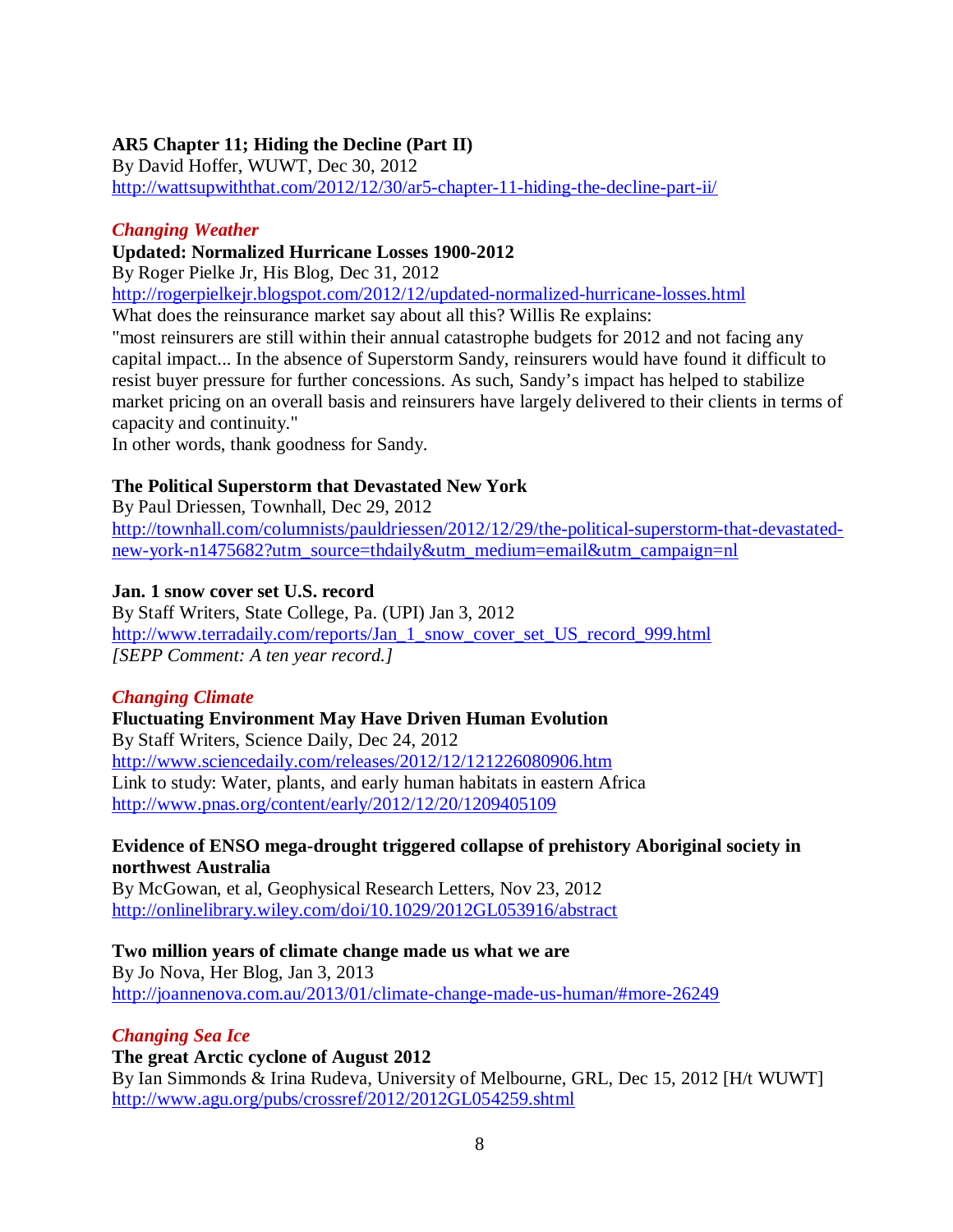## **Record Arctic Storm Melted Sea Ice**

By Just the Facts, WUWT, Dec 27, 2012

http://wattsupwiththat.com/2012/12/27/record-arctic-storm-melted-sea-ice/

#### *Changing Earth*

### **Trees worldwide a sip away from dehydration**

Plumbing systems operate on a razor's edge, leaving forests vulnerable By Susan Milius, Science News, Dec 29, 2012 [H/t Clyde Spencer] http://www.sciencenews.org/view/generic/id/346630/description/Trees\_worldwide\_a\_sip\_away\_f rom\_dehydration Link to letter in Nature: http://people.fas.harvard.edu/~eebutler//Homepage/Plants\_and\_Climate\_files/Choat\_etal\_2012.pd

f

*[SEPP Comment: Not one word about increased atmospheric carbon dioxide increases the ability of plants to survive stress.]* 

#### **NTU's ground-breaking study warns of more great quakes in the Himalayas**

By Staff Writers, Singapore (SPX) Jan 01, 2013 http://www.terradaily.com/reports/NTUs ground breaking study warns of more great quakes \_in\_the\_Himalayas\_999.html

## *Review of Recent Scientific Articles by NIPCC*

#### *For a full list of articles see* www.NIPCCreport.org

#### **Sea Surface Temperatures of the Southern Okinawa Trough**

Reference: Wu, W., Tan, W., Zhou, L., Yang, H. and Xu, Y. 2012. Sea surface temperature variability in the southern Okinawa Trough during last 2700 years. *Geophysical Research Letters*  39: 10.1029/2012GL052749.

http://www.nipccreport.org/articles/2012/dec/25dec2012a1.html

#### **Cyanobacteria of the Subtropical North Atlantic Ocean**

Reference: Lomas, M.W., Hopkinson, B.M., Losh, J.L., Ryan, D.E., Shi, D.L., Xu, Y. and Morel, F.M.M. 2012. Effect of ocean acidification on cyanobacteria in the subtropical North Atlantic. *Aquatic Microbial Ecology* 66: 211-222.

http://www.nipccreport.org/articles/2012/dec/25dec2012a2.html

"ocean acidification [reduction of alkalinity] would likely result in a positive feedback on the growth and physiology of natural populations, resulting in a positive change in their role in ocean carbon and nitrogen cycles," which is, of course, great news for the biosphere! http://www.nipccreport.org/articles/2012/dec/25dec2012a2.html

#### **Just How Icy was the Little Ice Age?**

Reference: Osborn, G., Menounos, B., Ryane, C., Riedel, J., Clague, J.J., Koch, J., Clark, D., Scott, K. and Davis, P.T. 2012. Latest Pleistocene and Holocene glacier fluctuations on Mount Baker Washington. *Quaternary Science Reviews* 49: 33-51. http://www.nipccreport.org/articles/2012/dec/26dec2012a2.html

#### **Earth's Land and Water Surfaces: Net Sources or Sinks for CO2?**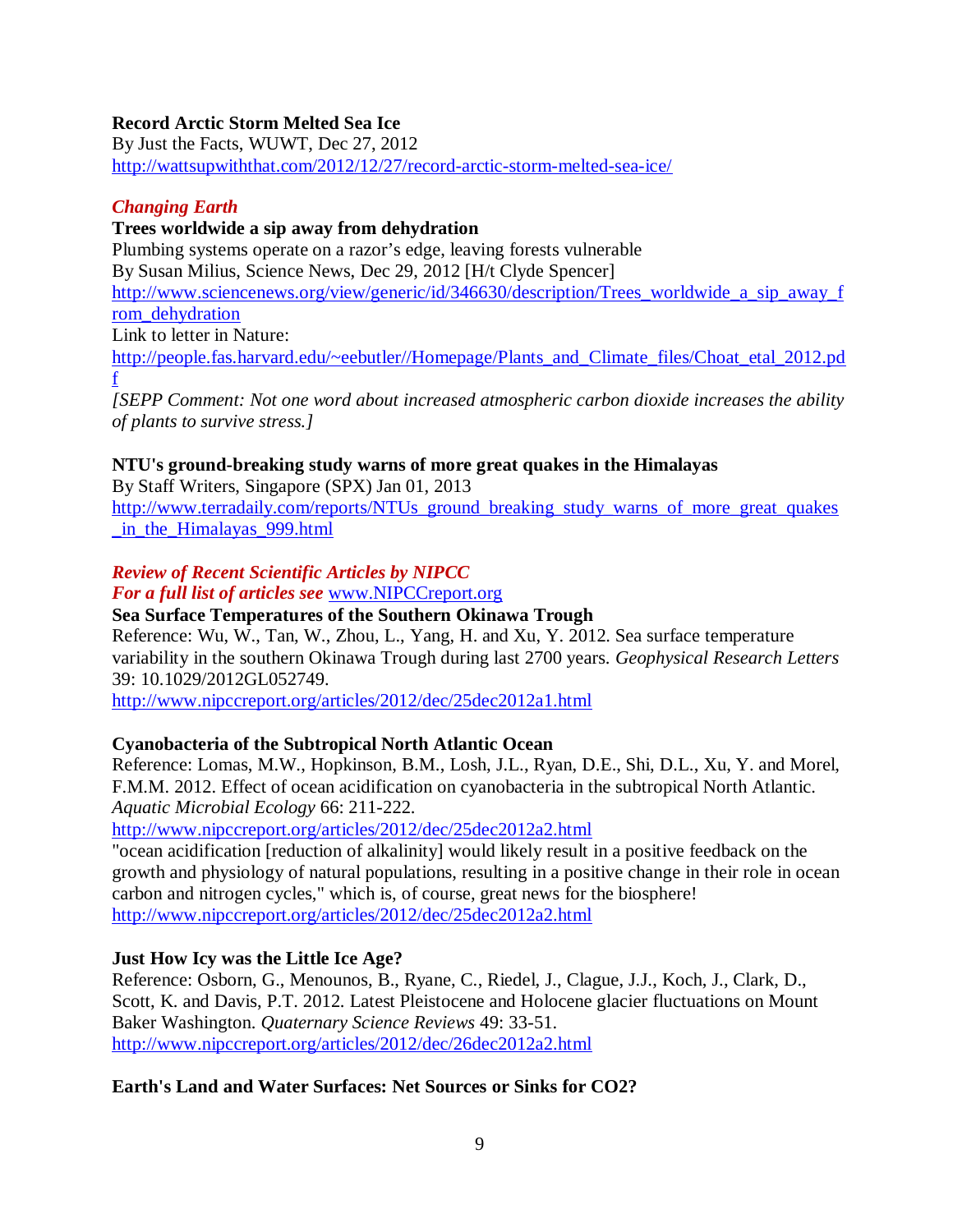Reference: Ballantyne, A.P., Alden, C.B., Miller, J.B., Tans, P.P. and White, J.W. 2012. Increase in observed net carbon dioxide uptake by land and oceans during the past 50 years. *Nature* 488: 70-72.

http://www.nipccreport.org/articles/2012/dec/26dec2012a3.html

#### *The Political Games Continue*

**Election over, administration unleashes new rules**  By Matthew Daly, AP, Dec 13, 2012 http://news.yahoo.com/election-over-administration-unleashes-rules-081641511--finance.html

#### *Litigation Issues*

**Will the Supreme Court Review EPA's Greenhouse Gas Regulations?**  By Marlo Lewis, Global warming.org, Jan 4, 2013 http://www.globalwarming.org/2013/01/04/will-the-supreme-court-review-epas-greenhouse-gasregulations/

## *Subsidies and Mandates Forever*

**Wind PTC Extension Approved as Lawmakers Strike Fiscal Cliff Package Deal**  By Staff Writers, Power News, Jan 3, 2013

http://www.powermag.com/POWERnews/5284.html?hq\_e=el&hq\_m=2591459&hq\_l=5&hq\_v= 5e660500d0

## *EPA and other Regulators on the March*

#### **Did EPA Chief Lisa Jackson resign because emails she sent from a secret alias account will go public next month?**

 It was revealed in November that EPA Chief Lisa Jackson, 50, had sent thousands of emails tied to coal regulation from a secret alias account

 The EPA chief announced on Thursday that she will resign after four years on the job for 'new challenges, time with my family and new opportunities to make a difference'

 Chris Horner, of the Competitive Enterprise Institute, said the scrutiny over the alias emails regarding the Obama administration's alleged 'war on coal,' is clearly a factor behind Jackson's decision to step down

 Jackson's resignation is effective following the President's State of the Union address next month

By Damian Ghigliotty, Daily Mail, UK, Dec 27, 2012

http://www.dailymail.co.uk/news/article-2253999/Did-EPA-Chief-Lisa-Jackson-resign-secretemails-public-month.html?ito=feeds-newsxml

#### **EPA Finalizes Standards for Industrial Boilers, Certain Incinerators**

By Sonal Patel, Power News, Jan 3, 2013

http://www.powermag.com/POWERnews/5281.html?hq\_e=el&hq\_m=2591459&hq\_l=6&hq\_v= 5e660500d0

## **Is The EPA's Lisa Jackson Trying To Dodge A Federal Probe?**

Editorial, IBD, Dec 27, 2012 http://news.investors.com/ibd-editorials/122712-638555-lisa-jackson-resigns-while-inspectorgeneral-investigates-emails.htm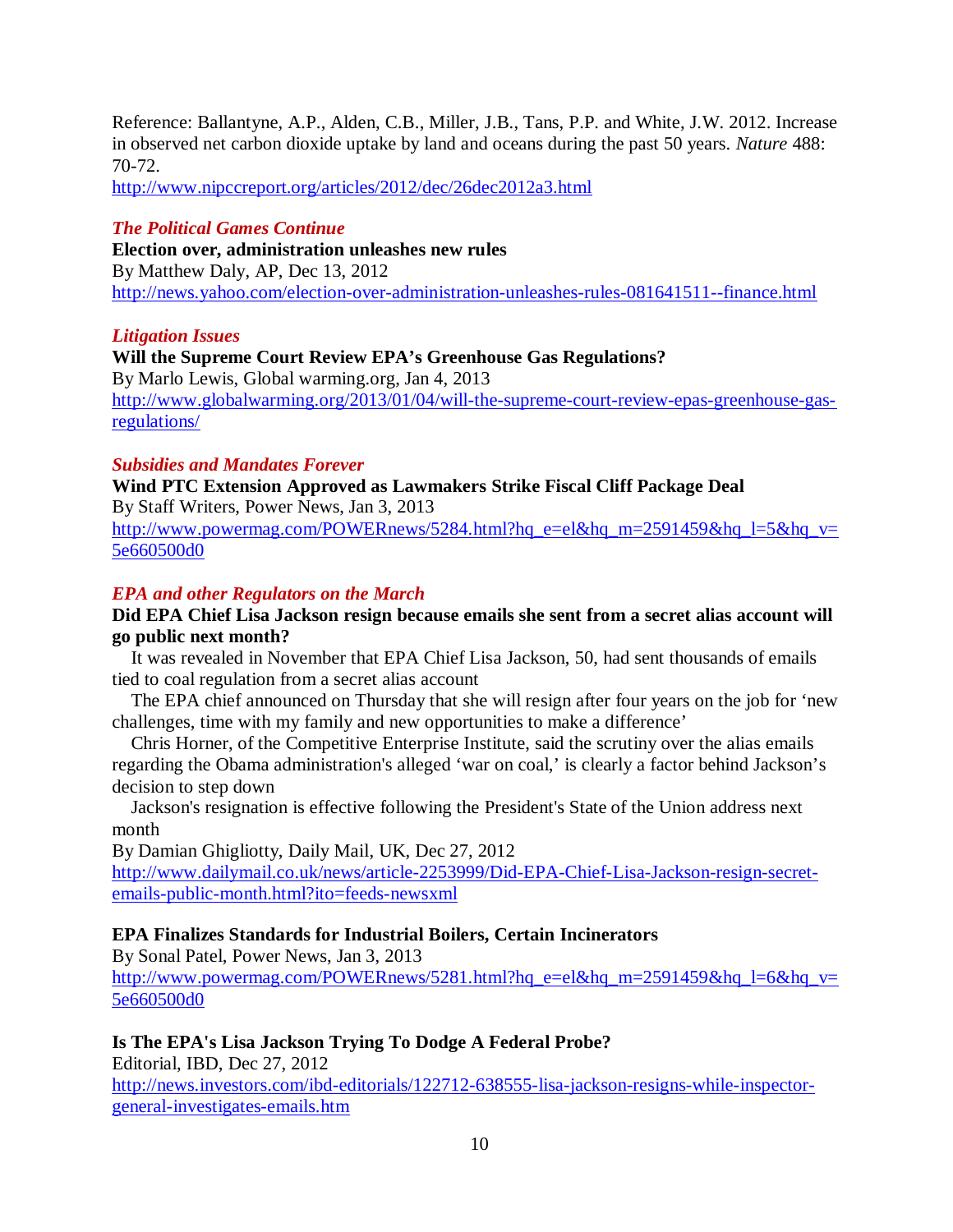#### **Lisa Jackson leaving EPA and path of economic destruction**

By Steve Goreham, Washington Times, Jan 2, 2012 http://communities.washingtontimes.com/neighborhood/climatism-watching-climatescience/2013/jan/2/lisa-jackson-leaving-epa-and-path-economic-destruc/

#### **EPA's illegal human experiments could break Nuremberg Code**

Agency claims unfettered discretion in treatment of test subjects By Steve Milloy, Washington Times, Dec 31, 2012 http://www.washingtontimes.com/news/2012/dec/31/epas-illegal-human-experiments-couldbreak-nurembe/

#### **Lisa Jackson's Destructive Crusade**

By Henry Payne, National Review, Dec 28, 2012 [H/t ICECAP] http://www.nationalreview.com/planet-gore/336534/jacksons-destructive-crusade-henry-payne#

## *Energy Issues – Non-US*

**The New Era of Oil Renaissance**  By EconMatters, NASDAQ, Dec 30, 2012 http://www.nasdaq.com/article/the-new-era-of-oil-renaissance-cm202887#.UORLO3eQmbV

## **US, Canada, and Oz Prepare for the Asian Gas Wars**

By Walter Russell Mead, Via Media, Dec 29, 2012 [H/t GWPF] http://blogs.the-american-interest.com/wrm/2012/12/29/us-canada-and-oz-prepare-for-the-asiangas-wars/

## **Don't Fall for the Shale Boom Hype - Chris Martenson Interview**

An interview by James Stafford for oilprice.com, London, UK (SPX) Dec 31, 2012 http://www.energydaily.com/reports/Dont Fall for the Shale Boom Hype Chris Martenson Interview 999.html

#### *Energy Issues -- US*

**Assessing Energy Policy** By Donn Dears, Power for USA, Jan 2, 2013 http://dddusmma.wordpress.com/2013/01/02/assessing-energy-policy/ *[SEPP Comment: The US energy policy is highly distorted by the fear that CO2 causes unprecedented and dangerous global warming.]* 

## **Trains carry more oil across U.S. amid boom**

By Matthew Brown and Josh Funk, AP, Dec 30, 2012 http://www.usatoday.com/story/money/business/2012/12/30/trains-oil-boom-economy/1796505/

*Oil and Natural Gas – the Future or the Past?* **Fracking and Elizabeth Barrett Browning**  By Donn Dears, Power for USA, Dec 28, 2012 http://dddusmma.wordpress.com/2012/12/28/fracking-and-elizabeth-barrett-browning/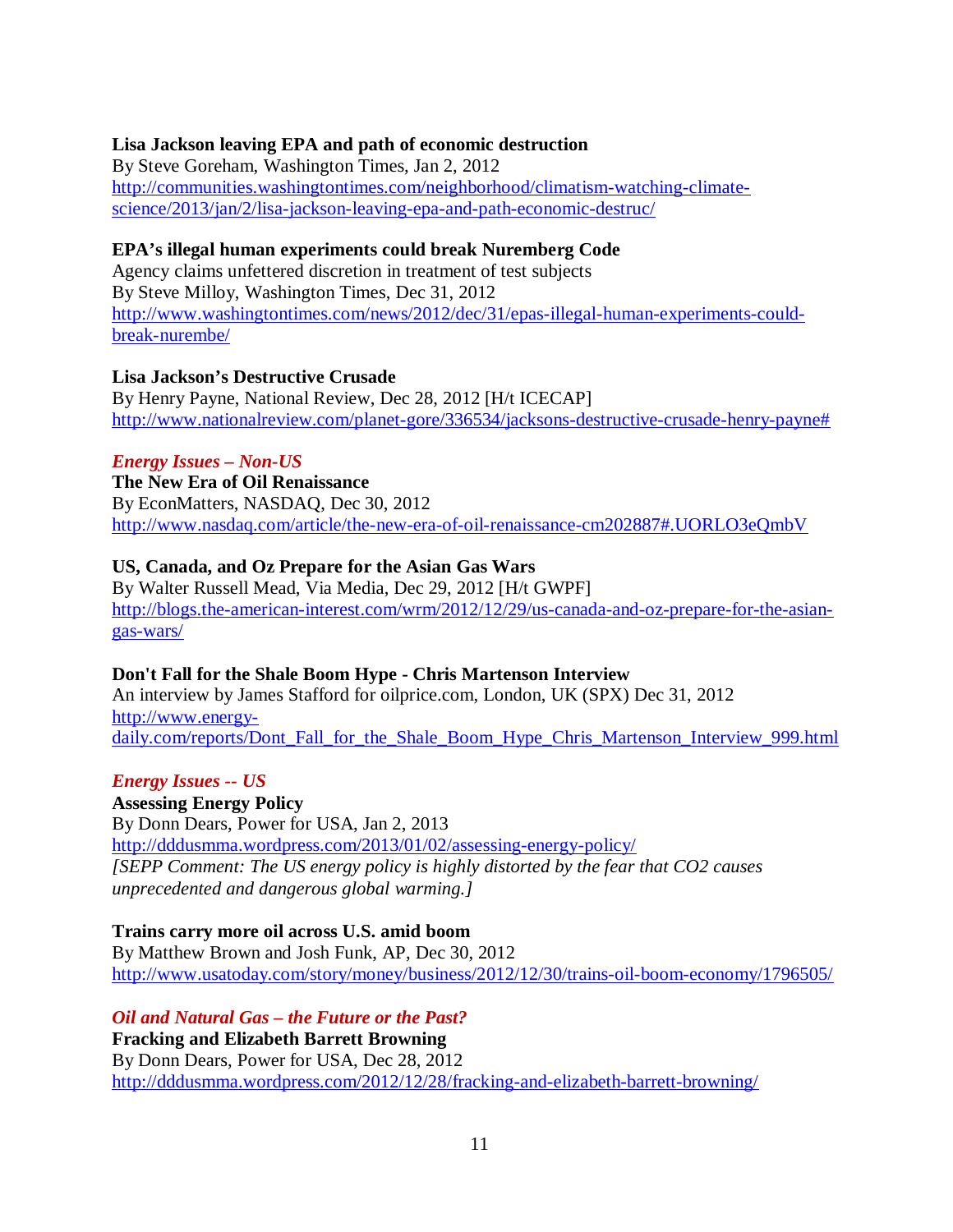## **New York State Health Department: Fracking is safe, but don't tell anyone**

By Staff Writers, ACSH, Jan 3, 2013 http://www.acsh.org/new-york-state-health-department-fracking-is-safe-but-dont-tell-anyone/ Link to NYT article: http://mobile.nytimes.com/2013/01/03/nyregion/hydrofracking-safe-says-nyhealth-dept-analysis.xml

#### **Saudis Sweat Bullets As Energy Revolution Changes the Rules**

By Walter Russell Mead, Via Meadia, Dec 29, 2012 [H/t Timothy Wise] http://blogs.the-american-interest.com/wrm/2012/12/29/saudis-sweating-bullets-over-energyrevolution/

## **Exxon Mobil moves ahead with \$14-billion Hebron oil field off Newfoundland**

Jeffrey Jones, Reuters, Jan 4, 2013 http://business.financialpost.com/2013/01/04/exxon-mobil-moves-ahead-with-14-billion-hebronoil-field-off-newfoundland/

#### *Washington's Control of Oil and Gas*

**Obama's Energy Dilemma: Back Energy-Fueled Growth or Please Green Lobby**  By Joel Kotkin, New Geography, Dec 7, 2012 [H/t Timothy Wise] http://www.newgeography.com/content/003293-obama-s-energy-dilemma-back-energy-fueledgrowth-or-please-green-lobby

#### **Don't Kill The Economically Beneficial Shale-Gas Boom**

By Robert J. Samuelson, IBD, Dec 24, 2012 http://news.investors.com/ibd-editorials-viewpoint/122412-638223-shale-gas-fracking-mostimportant-energy-event-in-decades.htm

## **Even With Bipartisan Push, Is Keystone XL Still A Pipe Dream?**

By Larry Bell, Forbes, Dec 30, 2012 http://www.forbes.com/sites/larrybell/2012/12/30/even-with-bipartisan-push-is-keystone-xl-stilla-pipe-dream/

## **Keystone XL pipeline reroute avoids most ecological areas: Nebraska report**

By Staff Writers, Reuters, Jan 4, 2013 http://business.financialpost.com/2013/01/04/keystone-xl-pipeline-reroute-avoids-mostecological-areas-nebraska-report/

## *Return of King Coal?*

**Coal News**  By Dennis Ambler, SPPI, Jan 1, 2013 http://sppiblog.org/news/8926#more-8926

In fact, the world will burn around 1.2 billion more tonnes of coal per year by 2017 compared to today – equivalent to the current coal consumption of Russia and the United States combined.

#### *Oil Spills, Gas Leaks & Consequences*

**Transocean to pay \$1.4 billion in civil, criminal fines for 2010 Gulf spill**  By Zack Colman, The Hill, Jan 3, 2013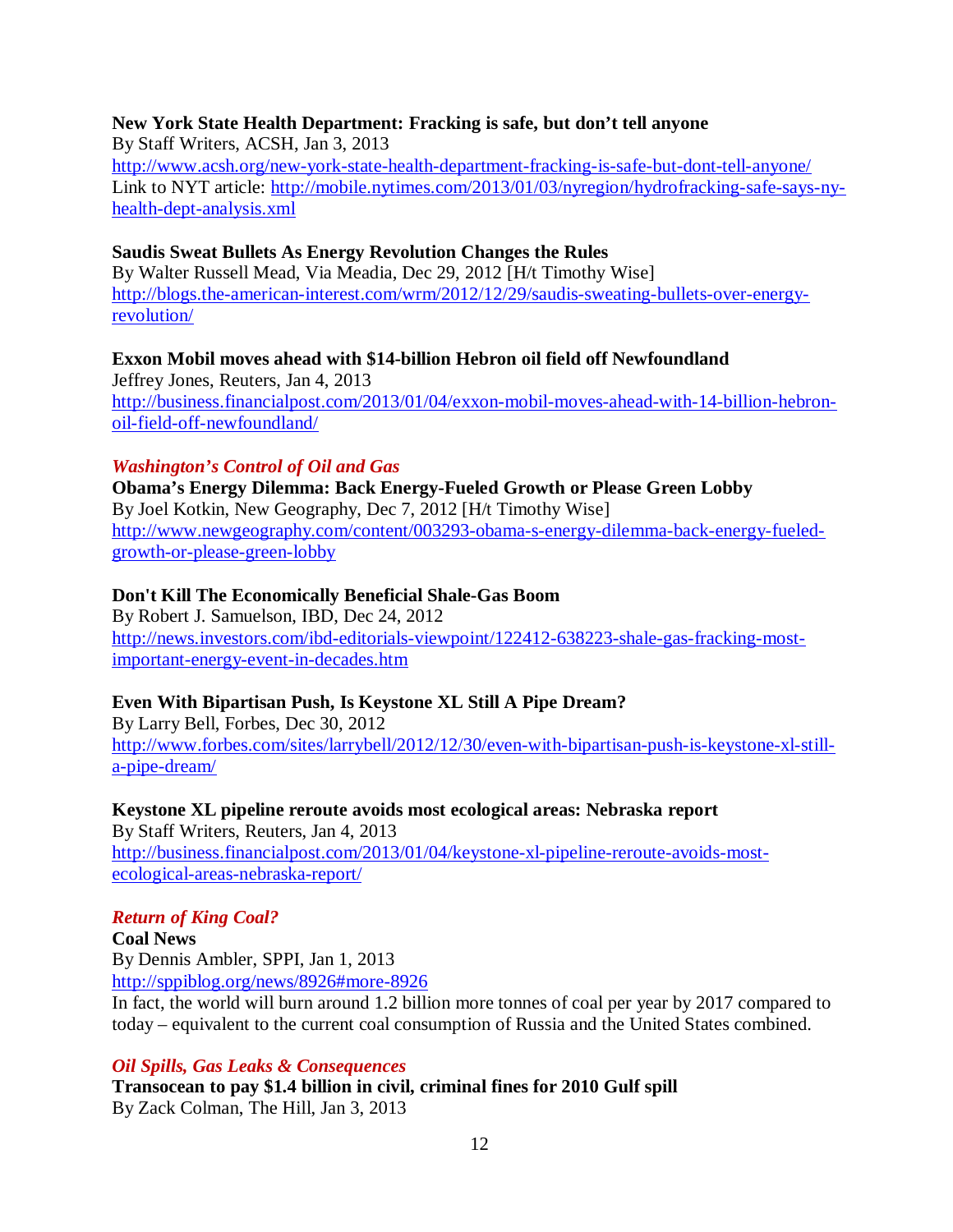http://thehill.com/blogs/e2-wire/e2-wire/275425-transocean-to-pay-14-billion-in-fines-for-2010 gulf-spill

## *Alternative, Green ("Clean") Solar and Wind*

**Wind farms vs wildlife**  The shocking environmental cost of renewable energy By Clive Hambler, The Spectator, UK, Jan 5, 2013 [H/t GWPF] http://www.spectator.co.uk/features/8807761/wind-farms-vs-wildlife/

## **Wind Power's Negative Externalities: Here Come the Lawsuits (Part II)**

By Sherri Lange, Master Resource, Jan 3, 2013 http://www.masterresource.org/2013/01/wind-powers-negative-externalities-here-come-thelawsuits-part-ii/ *[SEPP Comment: Will wind farms become the new asbestos in providing incomes to lawyers?]* 

## *Alternative, Green ("Clean") Vehicles*

**Fisker Failures May Prevent Delaware From Getting Its Money Back**  By Paul Chesser, NIPC, Dec 28, 2012 [H/t Cooler Heads] http://nlpc.org/stories/2012/12/27/fisker-failures-may-prevent-delaware-getting-its-money-back

## *Environmental Industry*

The GM Reactionaries By Henry Miller, Project Syndicate, Dec 31, 2012 http://www.project-syndicate.org/commentary/the-economic--health--and-environmentalbenefits-of-gm-crops-by-henry-i--miller-and-graham-brookes *[SEPP Comment: "Pathological science" is on the rise.]* 

## **Gore Takes Big Oil Cash From Anti-Semitic Al Jazeera**

Editorial, IBD, Jan 3, 2013 http://news.investors.com/ibd-editorials/010313-639260-gore-helps-oil-financed-anti-semiticplatform.htm

## *Other Scientific News*

**Did the PBSG game the polar bear listing process?**  By Susan Crockford, Polar Bear Science, Dec 26, 2012 [H/t GWPF] http://polarbearscience.com/2012/12/26/did-the-pbsg-game-the-polar-bear-listing-process/ "…for the sake of polar bear conservation, views that run counter to human induced climate change are extremely unhelpful."

## *Other News that May Be of Interest*

**New York State Health Department: Fracking is safe, but don't tell anyone**  By Staff Writers, ACSH, Dec 17, 2012 http://www.acsh.org/vaccines-news-part-2-the-return-of-thimerosal/ *[SEPP Comment: The dangers of misleading studies trumpeted by alarmists.]*  **################################################### BELOW THE BOTTOM LINE:** 

**Death threats anyone? Austrian Prof: global warming deniers should be sentenced to death**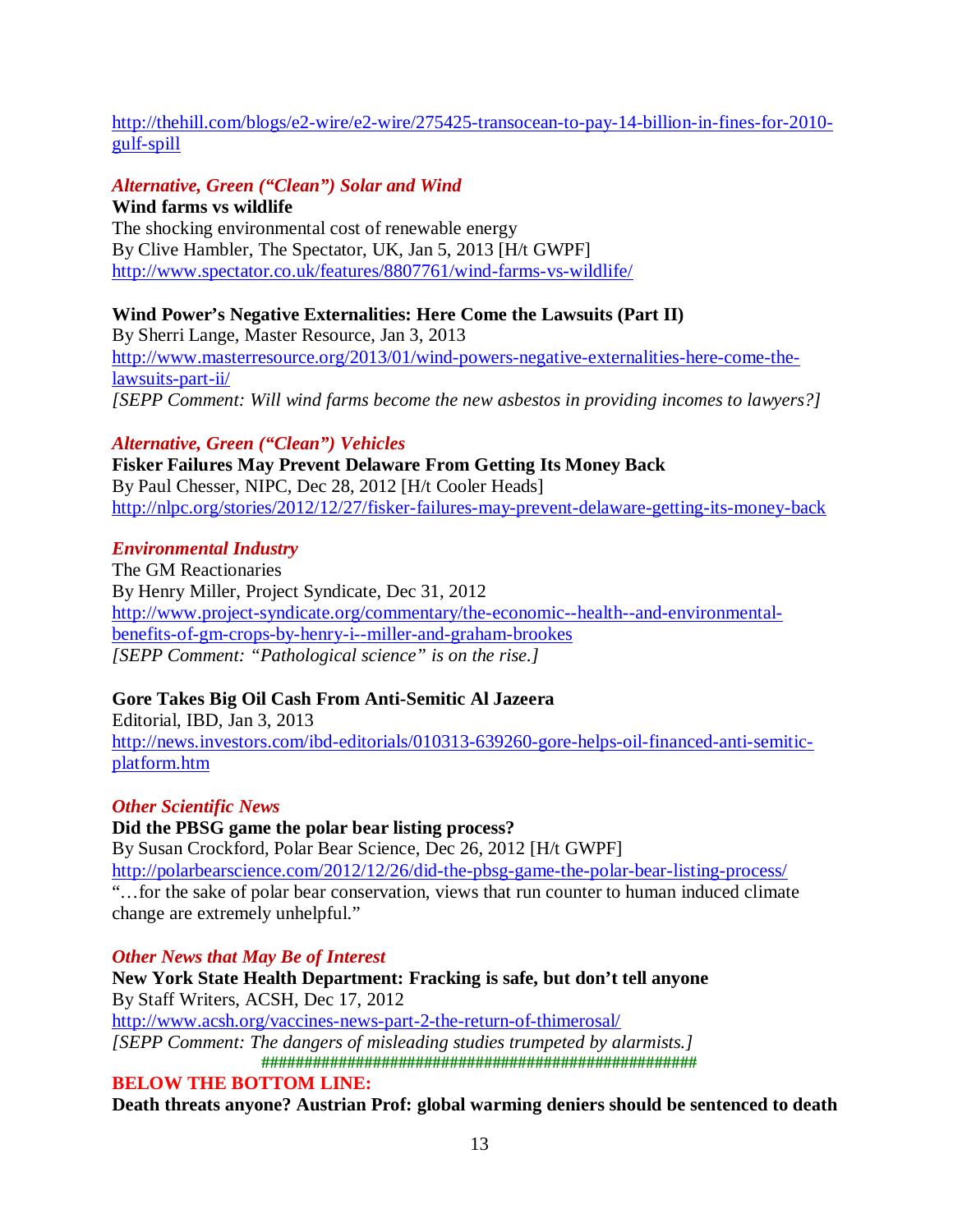#### By Jo Nova, Her Blog, Dec 24, 2012

http://joannenova.com.au/2012/12/death-threats-anyone-austrian-prof-global-warming-deniersshould-be-sentenced-to-death/#more-26127

## **Parncutt Death Threat: Uni of Graz "shocked", Monckton gets it withdrawn with apology. John Cook says nothing.**

By Jo Nova, Her Blog, Dec 28, 2012

http://joannenova.com.au/2012/12/parncutt-death-threat-uni-of-graz-shocked-monckton-gets-itwithdrawn-with-apology-john-cook-says-nothing/#more-26183

## **2012: Global warming became reality**

Record melting of Arctic Ocean ice. Record heat and droughts. New York under water. Believe climate change now?

By Seth Borenstein, AP, Dec 26, 2012 http://www.salon.com/2012/12/26/2012\_global\_warming\_became\_reality/ **###################################################** 

## **ARTICLES:**

## **1. Climate Science vs Politics: The Road Ahead**

By S. Fred Singer, American Thinker, Dec 27, 2012

http://www.americanthinker.com/2012/12/climate\_science\_vs\_politics\_the\_road\_ahead.html *[SEPP Comment: Please note that the Supreme Court did not specifically require independent review, but EPA procedures do.]* 

There is good news and bad news about climate. The good news is that science evidence has made it quite clear that the human contribution to a possible global warming is minor; in fact it cannot even be identified in the data record. The bad news is that the media and politicians pay no attention whatsoever to the science and are marching ahead full-speed with efforts to control CO2 emissions -- thereby hurting the economy, destroying jobs, and stunting economic growth. They are under the illusion that there is a nearly complete scientific consensus in support of catastrophic anthropogenic global warming (CAGW).

## **First, the good news**

As one of the many official "expert reviewers" of the UN-IPCC (Intergovernmental Panel on Climate Change), I have had a chance to examine the so-called evidence to back up the IPCC conclusion (with claimed >95% certainty!!) that a reported global warming of the 1980s and 1990s is anthropogenic and that models can be used to predict a future temperature increase of around 2-3 degrees by 2100. I found that IPCC uses the same flimsy evidence in its fifth assessment report (AR5), due in 2013, as they did in AR4 (Assessment Report #4, published in 2007); except that there they only claimed 90% certainty.

If there is to be an IPCC-AR6, it will surely claim 99%, based on the same flimsy "evidence" - a comparison of uncertain model results with even less certain global surface temperature data. In AR5, this comparison involves just one graph in a chapter on "Attribution." Yet the IPCC studiously avoids discussing the several striking examples where observations disagree with climate models: no global warming during at least the past decade -- in spite of rapidly rising CO2 levels; Antarctic is cooling -- not warming; absence of the model-predicted "hot spot" in the tropical atmosphere, and others.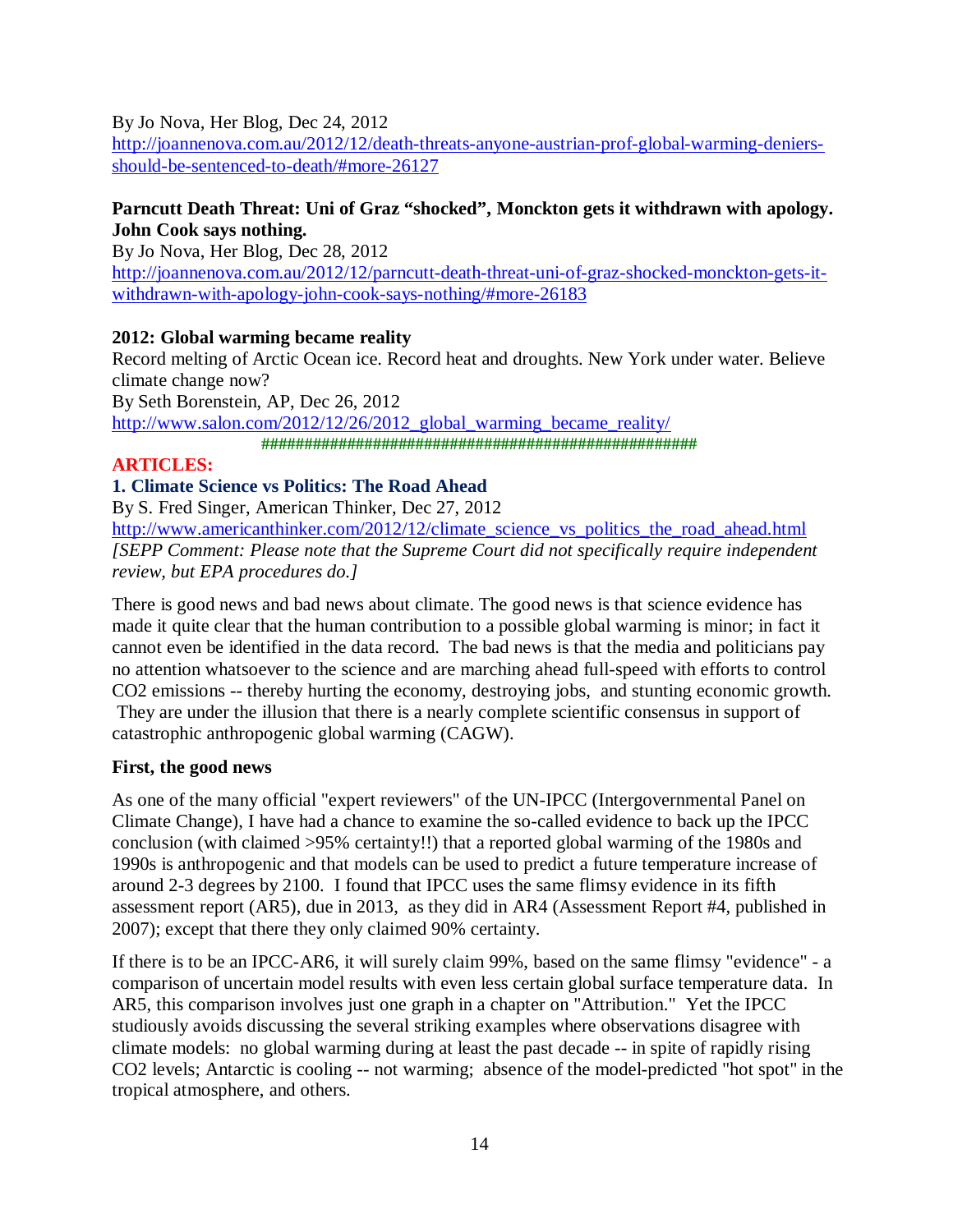All of this is detailed in peer-reviewed publications and summarized in the reports of NIPCC (Non-governmental International Panel on Climate Change), which directly contradict the results of the IPCC. Since NIPCC's founding in 2007, its voluminous reports have been published by the Heartland Institute www.NIPCCreport.org . During 2013, NIPCC will publish a final summary report at about the same time as the IPCC-AR5. Important news: The Chinese Academy of Sciences has translated these NIPCC reports for publication in 2013 -- the first national academy to do so.

The other good news is that the 1997 Kyoto Protocol, which has been slowly dying since the UN conference in Copenhagen in Dec. 2009, is finally going to be officially buried this month, in December 2012. Judging from the latest UN gabfest in Doha, Qatar, it is unlikely that another international control regime will be constituted by 2015 as planned, because of opposition to such international agreements from China, India, and other rapidly developing countries. Among the poorer countries, there is growing talk about the need for "climate reparations" to reimburse them for some claimed damage caused by CO2 emissions in the past, mainly from the United States. We should keep in mind, of course, that the major effect of the increase in CO2 has been to improve agricultural performance. Perhaps these countries should be thankful to China and India for rapidly increasing CO2 emissions, thereby greening the planet.

## **The bad news**

While the international control effort may be dead, we aren't getting rid of the national efforts to control emissions. The situation in the EU is sort of ludicrous with unrealistic future targets of 20%, 50%, and even up to 80% reduction being bandied about. But the future is coming closer and so is some degree of realism. In some nations, particularly Britain, there has been serious rethinking on the matter of CO2 emissions targets, with U-turns being announced frequently.

It is particularly disturbing that the World Bank has commissioned a thoroughly alarmist report on Global Warming - and that this report could lead to a substantial misallocation of multibillions of development funds. Poor countries badly need reliable low-cost electric power; they may instead be forced into dubious windmill and solar projects that claim "sustainability" and zero-CO2 emissions -- but are uneconomic, intermittent, and not suitable for industrial development

In the United States, there has been a determined effort by the EPA to abolish the use of abundant domestic coal in power plants. This is in line with the president's promise to make electricity prices "skyrocket" and his plan to make climate-change policy a centerpiece in his second term.

His efforts to push through cap and trade legislation failed in 2009, after barely passing the House. But the EPA has been issuing regulation after regulation that impinge on the use of coal, such as requiring Best Available Control Technology (BACT) to control mercury emissions. This is a hopeless task as most mercury is now emitted by China into the global atmosphere where it'll spread worldwide.

What has saved the situation in the US is the bonanza of cheap natural gas, which is rapidly replacing coal as the fuel for power plants. But we don't know if the price of natural gas will remain at the current low level once EPA issues more regulations concerning fracking technology.

## **EPA Endangerment Finding (EF)**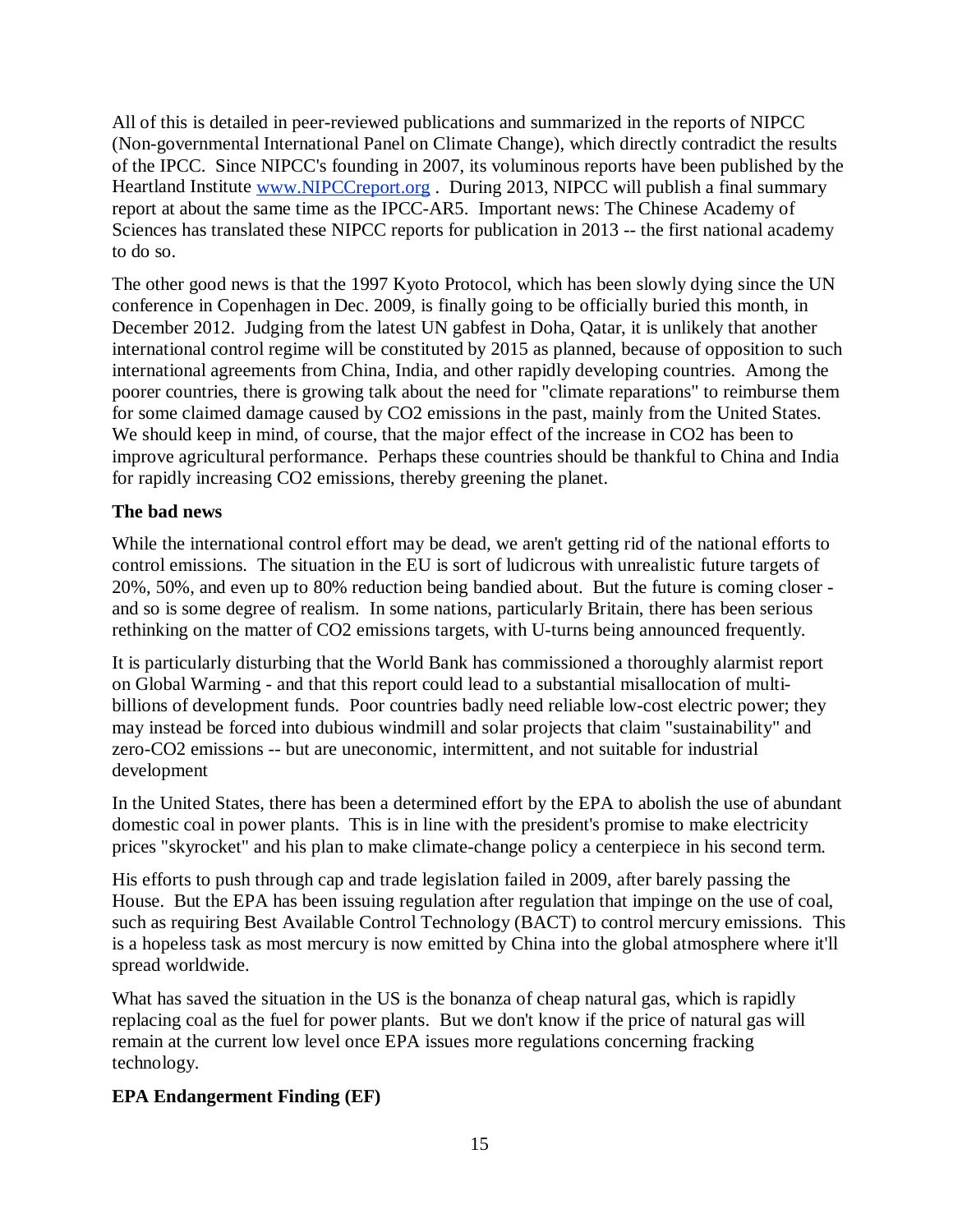The basic driver of EPA efforts to control CO2 emissions is their proposed Endangerment Finding (EF). It was issued on Dec 7, 2009 (another "day that shall live in infamy") in response to the 2007 decision of the US Supreme Court, declaring CO2 a pollutant subject to regulation under the 1970 Clean Air Act (CAA) -- provided EPA can demonstrate by independent analysis that it has a harmful impact on human health and welfare.

The EF was challenged immediately since it used flawed IPCC science to claim a deleterious impact on climate. Unfortunately, we lost our lawsuit in the Court of Appeals of the District of Columbia. In June 2012, the Court's 3-judge panel ruled in favor of the EPA; it said in essence "we're not scientists, we cannot decide between EPA's scientific claims and those of the plaintiff, and therefore we give deference to the administrative agency." In Dec. 2012, the same Court rejected our request for an *en banc* hearing - but with two important dissents.

Fortunately, we have resourceful lawyers. They have pointed out that EPA did not do the "independent analysis" required by the Supreme Court; they should be required to go back to the drawing board and then submit their findings to their Scientific Advisory Board. I think this will simply delay another challengeable EF, but such a delay might be useful in educating the media and the public, particularly once EPA regulations start to raise energy prices.

Another promising approach to fighting the EPA on this issue is to go back to the 1970 Clean Air Act, the basic law. After all, the purpose of emission controls is to achieve an ambient air quality that will not harm human health and welfare. The CAA (Section 108) therefore requires the EPA to set National Ambient Air Quality Standards (NAAQS) for "criteria pollutants." We need to challenge the EPA to set such a standard for CO2, to justify it by "independent analysis," and to demonstrate how their proposed CO2-control regulations will achieve such a NAAQS standard. I would imagine that this would be an impossible task for the EPA; bearing in mind that they have no control over China or other rapidly developing countries.

As Marlo Lewis (Competitive Enterprise Institute) has reminded us, the activist Center for Biological Diversity and 350.Org petitioned the EPA more than two years ago to establish a NAAQS for CO2 at 350 parts per million (roughly 50 parts per million below current concentrations) -- and for other GH gases at pre-industrial levels. Yet the EPA has not responded; Perhaps they realize that any level selected may be considered "arbitrary and capricious" - or unobtainable.

Finally, there is the remedy of last resort. Congress can simply amend the Clean Air Act and forbid the EPA from regulating CO2. The next election is in November 2014, and there is a possibility that both House and Senate would vote for such an amendment in 2015.

But then again, with Obama still in the White House, such an amendment can be vetoed. However, there is always the possibility that a veto can be overridden, so that some sort of political accommodation between the Congress and the President may result.

Whatever the outcome of this legal maneuvering, the science says fairly clearly that CO2 is not a significant climate driver but a boon to global agriculture. It is hoped that this message can be spread in the media and to the public -- and produce a desirable political impact. \*\*\*\*\*\*\*\*\*\*\*\*\*\*\*\*\*\*

**2. Expert Review of IPCC Assessment Report (AR5WGI), Reviewer of All Five Reports**  By Vincent Gray, New Zealand, Nov, 2012, General Comments, slightly edited for clarity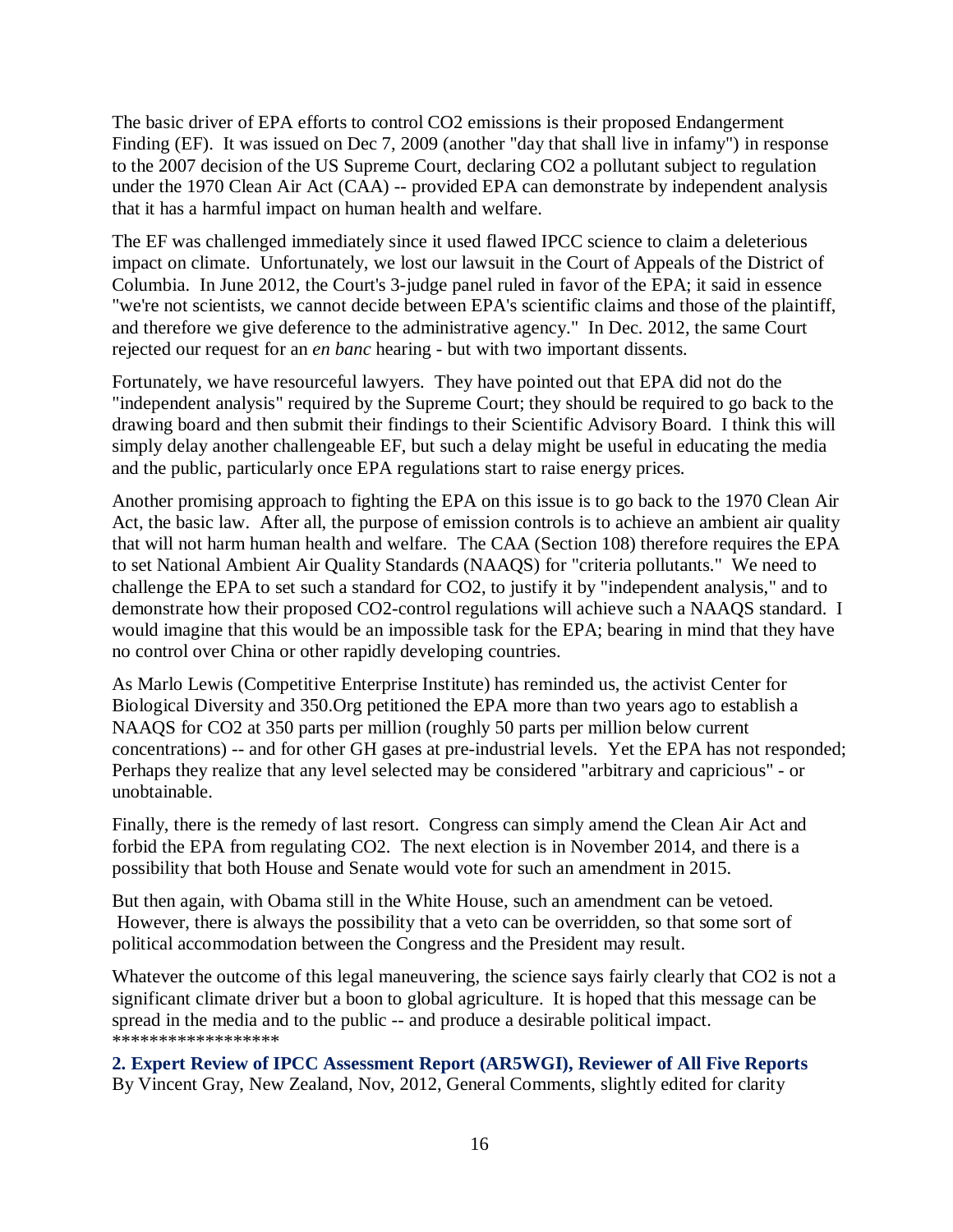http://www.sepp.org/scienceeditorials.cfm?whichcat=Report&whichsubcat=IPCC%20Assessment%20Report

Dear Fred and Ken

Now the contents of the AR5-WGI 2nd Draft seem to be publicly available I see no reason why I should not make available my comments (attached)

You might note that I am far more radical than any of the critics published so far. I consider that the basic models are all fatally flawed for a whole host of reasons. They violate several basic principles of Physics and mathematics. They replace heat transfer by conduction convection and latent heat by radiation, and they ignore altogether the dominant influence of the "chaos" of air and ocean movement which effectively forbids the long term forecasting they favour...

Their earlier "projections" were all one hundred years ahead, to ensure that their scientist would enjoy their generous pensions before the "Projections" were proved to be wrong, but they have been tempted to make "projections: much earlier. The UK Met Office is suffering yet another cold winter after projecting: the end of snow and the destruction of equipment to deal with it. The current frat actually compares their "projections" with what has happened recently and it is not impressive.

I have also had a thorough look at ARI [Assessment Report I, 1990] which few people seem to have read. Its mention of "predictions: which is mainly in the "Executive Summary" at the beginning, disappear as soon as they give details, when the "predictions" all disappear in a collection of "best estimates" and "statements of confidence" from their collection of biased, well paid supporters. All this subsequently degenerated into an elaborate system of "attribution" "simulation" and various levels of "likelihood" and "confidence" made by people paid to do so

Cheers \*\*\*\*\*\*\*\*\*\*\*\*\*\*\*\*\*

#### **3. The Jackson Damage**

The economic harm the EPA chief wrought. Editorial, WSJ, Dec 27, 2012 http://online.wsj.com/article/SB10001424127887324669104578205570067758176.html

More than four years after the 2008 panic, the U.S. economy still hasn't rebounded to its normal potential growth trend. So the legacy of one of the main culprits—Lisa Jackson of the Environmental Protection Agency, who announced Thursday she is resigning—must include the millions of Americans who can't find a job or haven't seen their incomes rise.

The EPA chief is among President Obama's most abusive and reckless regulators—his repressed green id. Over her four years, Ms. Jackson inflicted an unprecedented surge of new rules on private business, including the most expensive ever in the history of government by several orders of magnitude. A "major" regulation used to be defined as imposing costs of \$100 million or more. The EPA now routinely issues multibillion-dollar rules with little more than a press release.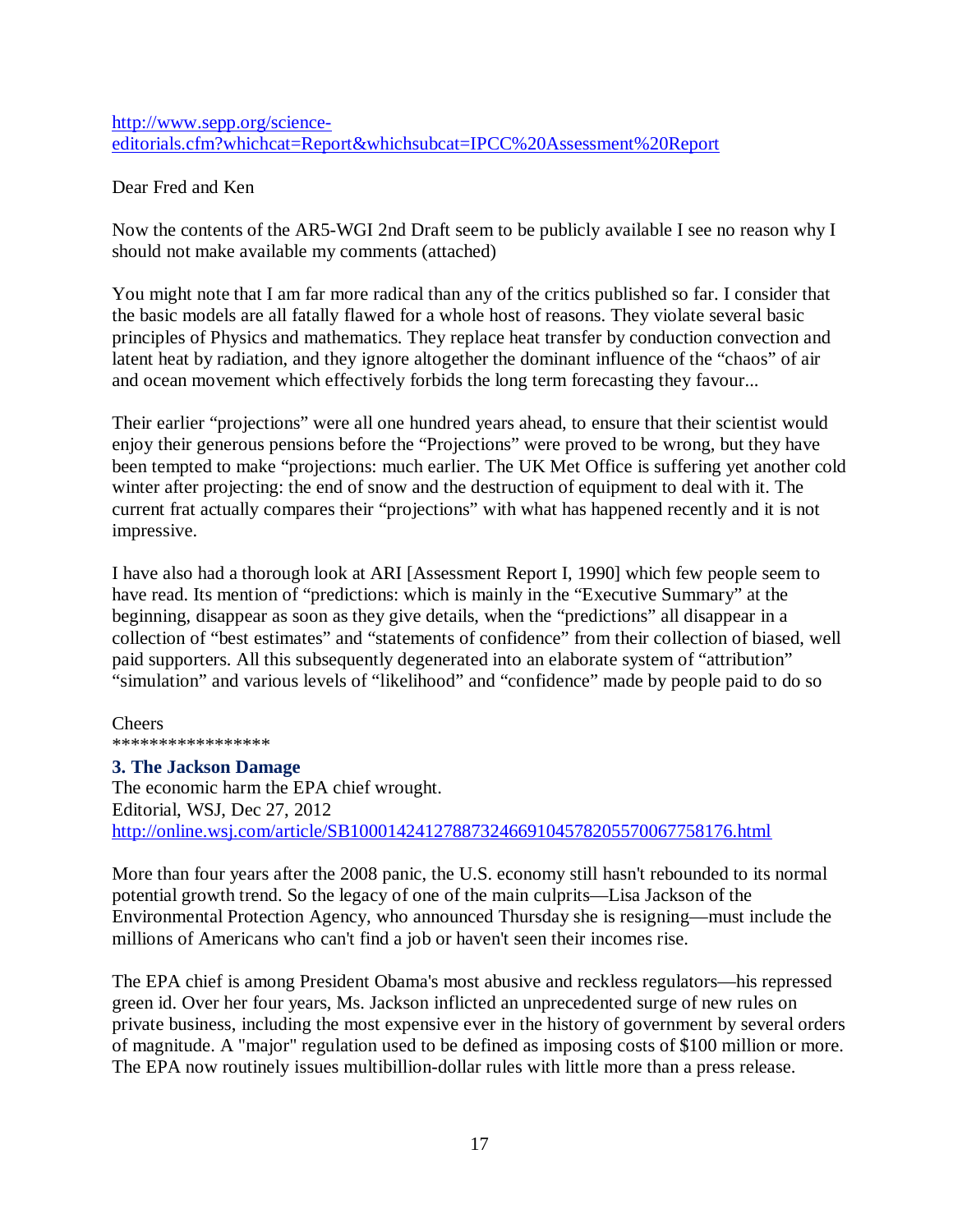Ms. Jackson most notably cranked up clean-air regulation that will force a third or even as much as half of the U.S. coal-fired electric fleet out of existence. She also rewrote laws to declare carbon emissions a "dangerous pollutant" even though the laws were written in the 1970s. Along with other rules, including auto efficiency standards, she started a re-engineering of the U.S. energy system, without so much as a Congressional vote.

Ms. Jackson used her discretion to make these rules as aggressive and punitive as possible, even if they couldn't survive legal scrutiny. To the extent this surge contributed to business uncertainty and stole dollars otherwise available for private investment, Ms. Jackson's agenda explains why the economic recovery and job creation are weaker than they ought to be by historical standards. Take the champagne off ice.

Nothing like this was expected out of Ms. Jackson, a New Jersey political functionary under then-Governor Jon Corzine. She turned out to be a master power-politics operator. Her most consequential victory was steamrolling Cass Sunstein at the White House regulatory review office.

Mr. Sunstein was a promoter of sensible regulation only when the benefits justified the costs, and he often opposed Ms. Jackson's methods internally. When he succeeded in persuading the President to yank a purely discretionary EPA rule on ozone in 2011, Ms. Jackson went around town threatening to resign and make trouble for Mr. Obama among his environmental base.

Her authority was never challenged seriously again. The EPA now routinely rigs its estimates to exaggerate benefits—which all of a sudden include such shapeless concepts as racial justice and economic redistribution—and underestimate costs, when it admits costs exist at all.

Astonishingly enough, the green lobby regards Ms. Jackson's term as something of a disappointment, because she didn't do enough on the supposedly humanity-defining problem of global warming and compromised too often. We'd hate to see who they think should continue the revolution she started.

\*\*\*\*\*\*\*\*\*\*\*\*\*\*\*\*\*

## **4. Silicon Valley's Green Energy Mistake**

Political venture capital turns out to be a loser. Editorial, WSJ, Dec 27, 2012 http://online.wsj.com/article/SB10001424127887323401904578159660625274422.html *[SEPP Comment: The Silicon Valley investors are realizing the folly of green energy while Washington promotes it.]*

Silicon Valley's investment wizards are fleeing the so-called green economy, and not a moment too soon for American prosperity. As painful as the era of enviro-investing has been for taxpayers and shareholders, there's an emerging silver lining. It's likely that in 2013 fewer people will spend their time trying to turn political projects into companies.

A recent survey from our corporate cousins at Dow Jones VentureSource and the National Venture Capital Association finds that "clean technology" is inspiring pessimism among venture capitalists. Fully 61% expect less clean-tech investment in 2013 compared to 2012. On the flip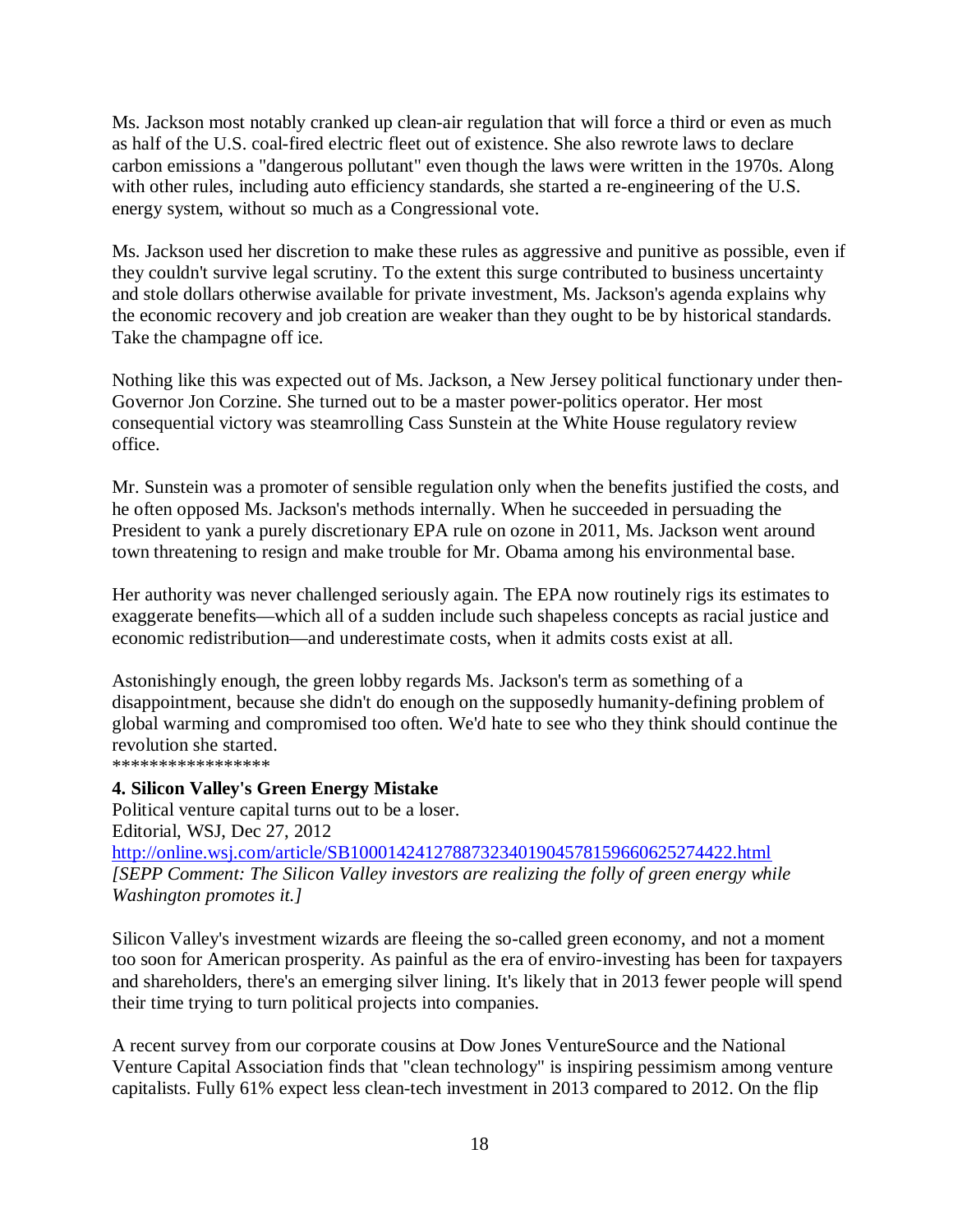side, a majority expect more investment next year in business information technology, a traditional U.S. economic strength.

The survey reflects a natural and healthy shift in Silicon Valley. Talent and resources are moving back to the technologies that gave the valley its name—and away from trendy eco-projects that failed.

When Silicon Valley was committed to addressing market needs, it enriched the world with Intel, Apple, Google and Cisco. When venture investors tried to profit from political agendas, they saddled taxpayers with stinkers like Abound Solar, Range Fuels and the infamous Solyndra, which went bust last year after receiving more than half a billion dollars in federal loans.

Success has proven elusive even for the smartest guys in the solar-heated room. Five years after Al Gore joined the prestigious venture-capital firm Kleiner Perkins to back environmentally correct companies, the collaboration has yielded few successful exits for Mr. Gore and his partners, along with some spectacular disasters.

This week brought further embarrassment for a Kleiner-backed and taxpayer-subsidized project called Fisker Automotive. In an interview with Delaware's News Journal, the head of the state's economic development office, Alan Levin, discussed the \$21.5 million that was provided by the state in return for a Fisker promise to build green cars there. "All we want are the jobs or our money back," Mr. Levin told the newspaper.

Fisker, an electric-car maker, is currently not making any cars due to various design and production problems. Last year the Department of Energy stopped lending money to Fisker after the company missed development deadlines, but federal taxpayers were already on the hook for more than \$190 million. Fisker's problems have lately been exacerbated by the October bankruptcy of a key supplier, A123 Systems, which also received federal loans.

Last week another green company backed by Kleiner, Glori Energy, withdrew its plans for an initial public offering (IPO), blaming poor market conditions. Perhaps Glori will be able to go public next year, and IPOs are a great way for venture investors to cash out of an investment, but Kleiner has enjoyed very few of them in its clean-tech portfolio.

And what appeared to be a true success earlier this year is looking, well, less so. On Wednesday the Journal pronounced Enphase Energy, a Kleiner-backed company that went public in March, the worst IPO of the year. Shareholders who bought at the opening lost about half their money in nine months. The shares of Kleiner-backed Amyris Inca biomass company, have lost more than 80% of their value since the firm's 2010 IPO.

VentureSource counts more than 60 companies engaged in "clean tech" that have received investments from Kleiner Perkins. Kleiner calls its environmental investments "greentech" and says that among the green firms receiving Kleiner equity investments, three have been acquired or merged into other companies. The assets of another company were sold. But since Mr. Gore joined up in 2007, Enphase and Amyris are the only two Kleiner green companies to go public, and their performance doesn't leave investors begging for more.